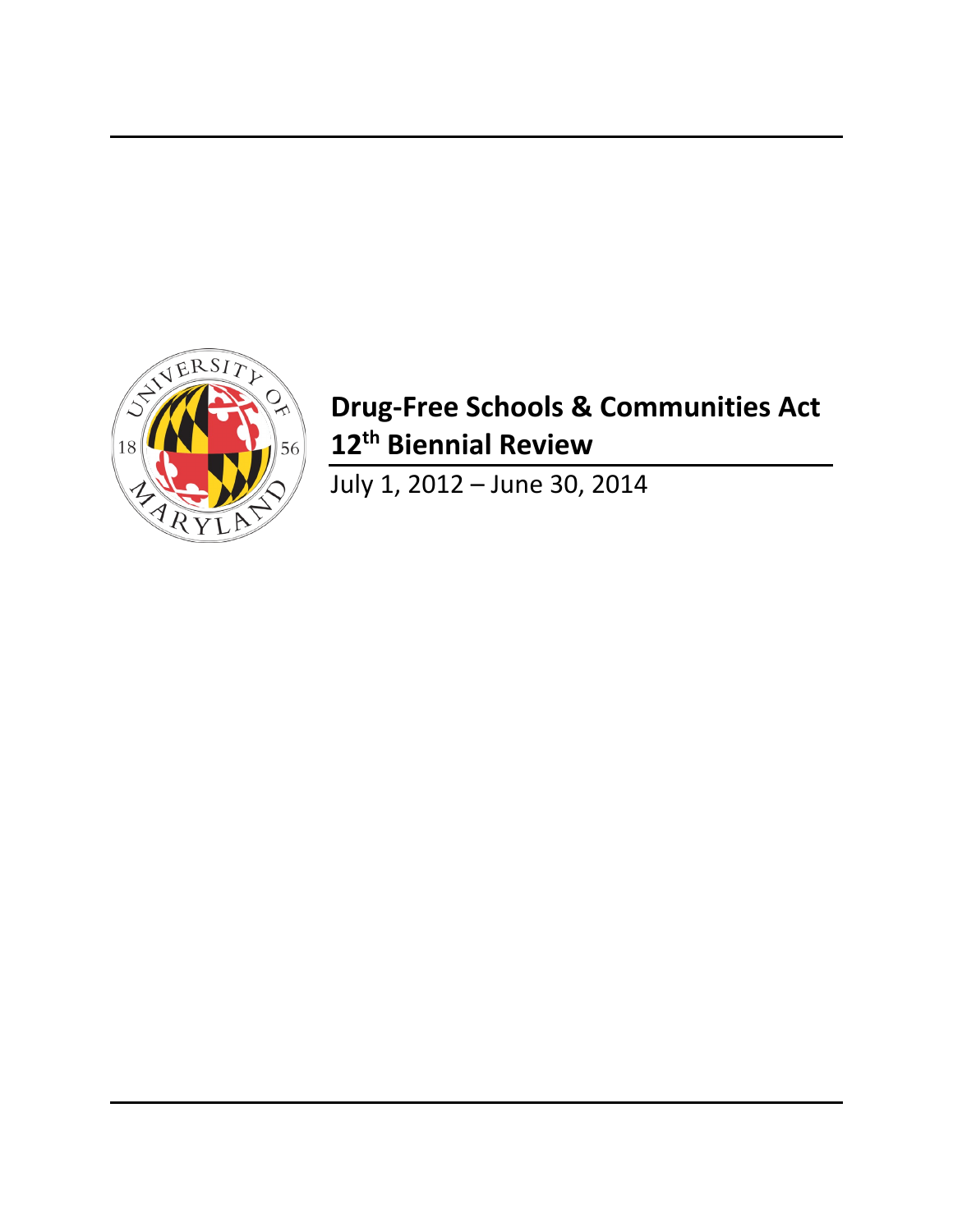# **Introduction**

As a condition of receiving funding under any federal program, the Drug-Free Schools and Communities Act Amendments of [1](#page-1-0)989 (the "1989 Act")<sup>1</sup> required that institutions of higher education ("IHE") certify by October 1, 1990 that they had adopted and implemented a drug and alcohol prevention program. This was a one-time certification requirement. On September 15, 1990, the University of Maryland, College Park certified its compliance with the 1989 Act to the U.S. Department of Education.

The 1989 Act requires that each IHE's drug and alcohol program, at a minimum, include:

- a) the annual distribution to employees and students of a written statement which covers five topics, each of which is specifically defined in the implementing regulations; and,
- b) a biennial review by the IHE of its program. The purpose of the biennial review is to determine program effectiveness and implement changes as needed, and to ensure that the disciplinary sanctions imposed on students and employees for drug and alcohol policy violations are consistently enforced.
- c) the Higher Education Opportunity Act (HEOA), signed into law on August 14, 2008, amends the HEA's biennial review provision to require institutions to determine (i) the number of drug and alcohol-related violations and fatalities that occur on campus or as part of institutional activities and are reported to campus officials and (ii) the number and type of institutional sanctions that are imposed as a result of those violations and fatalities. The University has been capturing this data since the HEA's inception, so no changes are required. HEOA Section 107; 20 U.S.C. Section 1011(i).

Under the 1989 Act, the Secretary of Education is authorized to review annually a representative sample of IHE drug and alcohol prevention programs for compliance with the Act. As part of this review, an IHE is required to provide the Secretary access to personnel records, and any other information requested by the Secretary to review the IHE's adoption and implementation of its program. Upon request, an IHE must provide to the Secretary, and to the public, a copy of the writing provided annually to employees and students, as well as a copy of the IHE's biennial review.

# **Compliance**

<span id="page-1-0"></span> $\overline{a}$ 

The University's 12th Biennial Review; covering period of July 2012 to June 2014, of its drug and alcohol prevention program and policies was conducted primarily by the Campus Alcohol Programs Coordinator; along with representatives from the University Health Center, Department of Public Safety, the Office of Student Conduct, Department of Residence Life, and the Department of Fraternity & Sorority Life. In compliance with the 1989 Act, the Evaluating Committee determined that since 2006 the Review should consist of three parts:

- 1. Documentation and evaluation of the University's compliance with the 1989 Act's requirement
- 1 **Public Law 101-226, 34 CFR Part 86.**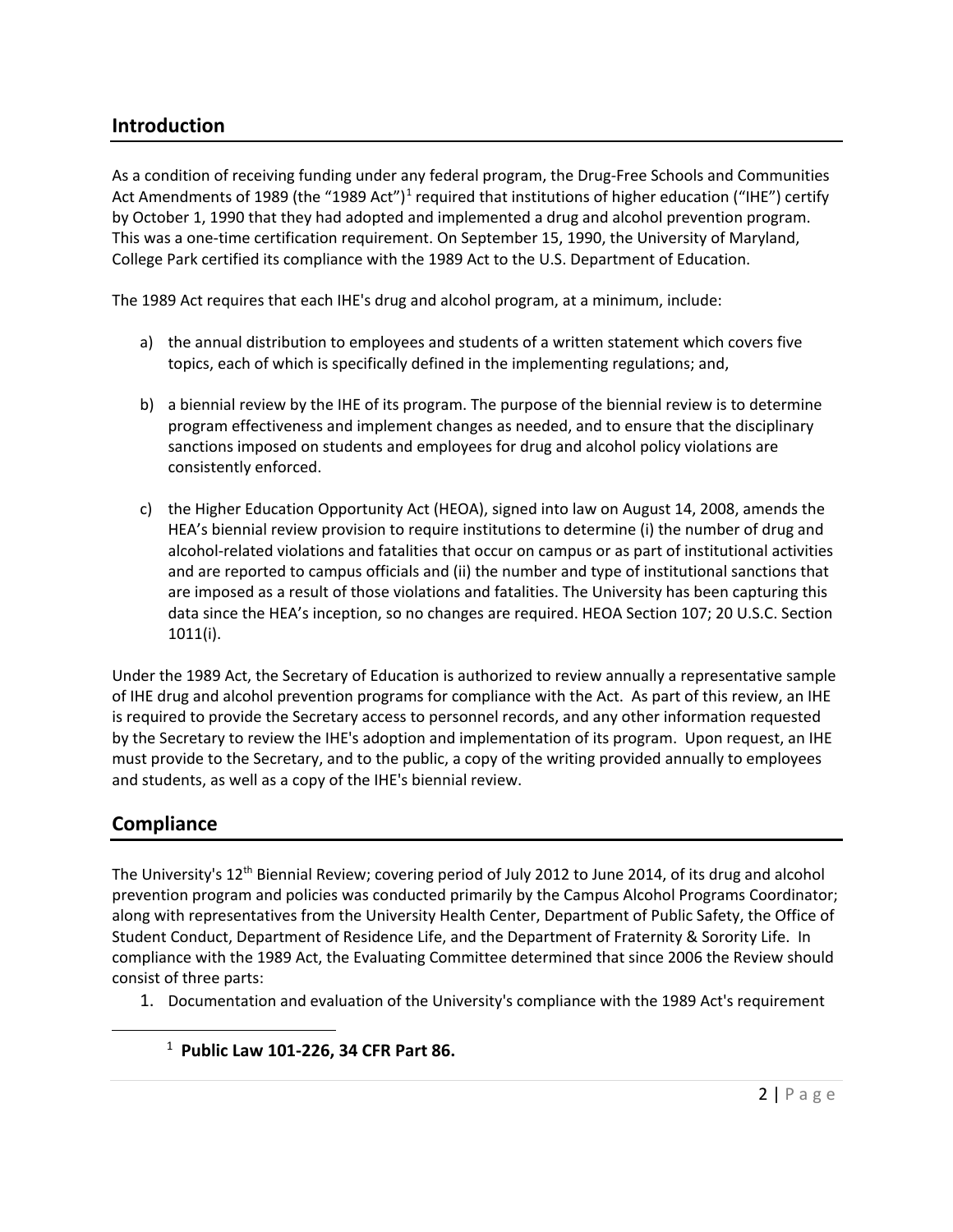that a written statement be sent annually to each employee and student;

- 2. Documentation and evaluation of the effectiveness of drug and alcohol prevention programs; and;
- 3. Documentation and evaluation of the enforcement of disciplinary sanctions imposed on students and employees. The 1989 Act requires that similarly situated offenders be treated in a similar manner.

Electronic copies of the Biennial Review are kept in the Campus Alcohol Programs office within the University Health Center and the Office of Legal Affairs. To request a current or past Biennial Review please contact the Office of Legal Affairs. Currently, all past (starting with the 1996 report) and current Biennial Reviews are permanently kept on file in an electronic format.

# **Annual Distribution of Drug and Alcohol Policy**

# **Distribution to Employees:**

Acting President Wallace D. Loh, respectively, sent electronic notice of the University's *Employee Drug and Alcohol Abuse Policy* (Appendix 1) to all University employees at their individual campus email addresses during the fall semesters for each year of the reporting period. Supervisors were instructed to provide written copies of the policy for any employee who does not have access to a computer.

The *University's Employee Drug and Alcohol Abuse Policy* covers the following topic areas:

- 1. Prohibited Conduct & Review of Campus Alcohol and Other Drug Policies
- 2. Disciplinary sanctions that the University will impose on Employees
- 3. Legal Sanctions under Federal, State, and Local laws relating to alcohol and drug use
- 4. Health Risks
- 5. Drug and Alcohol Programs Available to Employees

The *[University's Employee Alcohol and Other Drug Abuse Policy](http://www.president.umd.edu/policies/docs/VI-800A.pdf)* is also available for review online.

# **Distribution to Students:**

An electronic notice of the University's *Student Alcohol and Other Drug Policy and Resource Guide* (Appendix 2) was sent to each student who was taking one or more classes for any type of academic credit during the Fall semesters for each year of the reporting period. The electronic delivery method increases the receipt rate as more students maintain their e-mail address than their mailing address; additionally, this method reduces expenses and the environmental impact by the University.

The *Student Alcohol and Other Drug Policy and Resource Guide* covers the following topic areas:

- 1. Review of Policies and Disciplinary Sanctions
- 2. Health Risks and Physiological Effects
- 3. Local, State, and Federal Laws
- 4. University Programs and Intervention Options
- 5. Campus and Community Resources

The University's *[Student Alcohol and Other Drug Policy and Resource Guide](http://www.health.umd.edu/sites/default/files/AOD%20Policy%20And%20Resource%20Guide%202014-2015.pdf)* is also available for review on the University Health Center's website.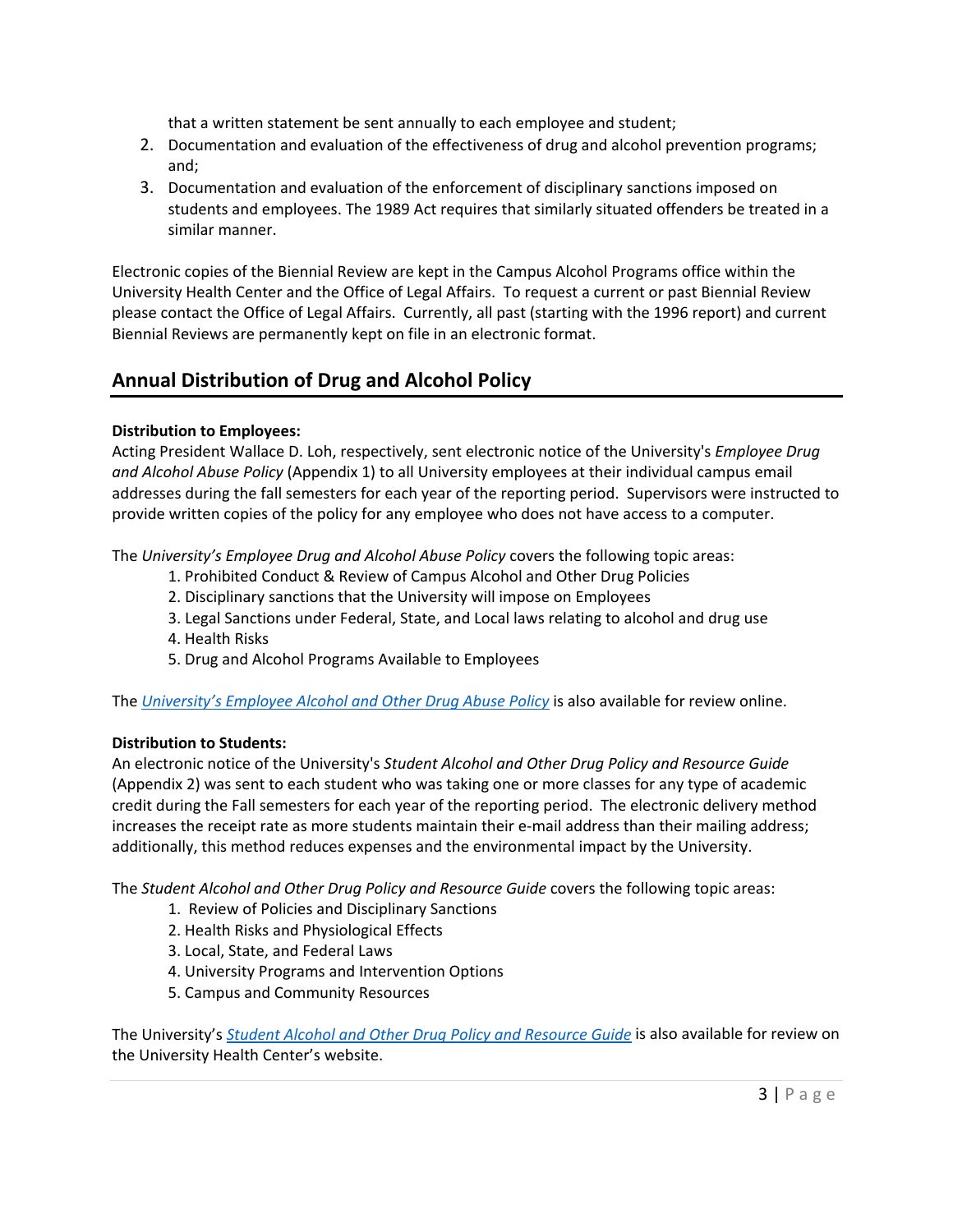# **Alcohol and Other Drug Policies and Enforcement**

# **I. Policy Review**

The University of Maryland at College Park recognizes that the illegal or abusive use of drugs or alcohol by members of the campus community jeopardizes the safety of the individual and the campus community, and is inimical to the academic learning process. The University of Maryland is therefore committed to having a campus that is free of the illegal or abusive use of drugs and alcohol. In keeping with this commitment, it is the policy of the University that the illegal or abusive use of drugs or alcohol is prohibited on University property or as part of University activities.

Policies and procedures related to alcohol and other drugs include:

### Student Affairs Policies

- $V-1.00(B)$  Student Code of Conduct
- $V-1.00(D)$  Resident Life Alcohol Policy
- $V-1.00(E)$  Resident Life Drug Policy
- $\blacktriangleright$  [V-1.00\(I\)](http://www.president.umd.edu/policies/2014-V-100i.html) Greek Social Policy
- $V-1.00(J)$  Promoting Responsible Action in Medical Emergencies

### Student Athlete Policies

- $V-2.00(B)$  Drug Policy for Student-Athletes
- $V-2.00(C)$  Policy on Conduct and Ethics for Student-Athletes

### Policies on Use of Alcoholic Beverages

- [VI-8.00\(A\)](http://www.president.umd.edu/policies/docs/VI-800A.pdf) Policy on Employee Alcohol and Other Drug Abuse
- [VI-8.00\(B\)](http://www.president.umd.edu/policies/docs/VI-800B.pdf) Policy on Student Alcohol and Other Drug Abuse
- [VI-8.00\(C\)](http://www.president.umd.edu/policies/2014-VI-800c.html) Policy on Possession or Use of Common Containers of Alcohol
- [VI-8.00\(D\)](http://www.president.umd.edu/policies/2014-VI-800d.htm) Policy on Alcohol-Related Advertising, Promotions, or Events
- $V1-8.00(E)$  Drug and Alcohol Policy and Testing Procedures Applicable to Employees Required by Job Function to have a Commercial Driver's License
- $\blacksquare$  [VI-8.00\(F\)](http://www.president.umd.edu/policies/docs/VI-800F.pdf) Fitness for Duty Policy and Procedures
- **EXTENDITION Athletic Council Policy Manual [Distribution at Athletic Events](http://www.umterps.com/fls/29700/pdf/athleticcouncil/1314AC_PolicyManual.pdf?DB_OEM_ID=29700)** 
	- o Comcast Center page 18
	- $\circ$  Byrd Stadium page 77
- **Event Management Handbook [Campus Event Alcohol Policy](http://thestamp.umd.edu/Portals/0/QuickGallery/1019/110938EMH_Jan_11_version.pdf) (page 38)**

### Policy on Smoking

 $\blacksquare$  [VI-8.10\(A\)](http://www.president.umd.edu/policies/docs/VI-810A.pdf) – Policy on Smoking at University of Maryland

### **II. Enforcement**

**Employees:** The University Human Resources Staff Relations Office is responsible for providing advice to employees, administers, managers, and supervisors on a variety of employee relations issues; including enforcing employee alcohol and other drug policies. Services such as drug testing for employees and the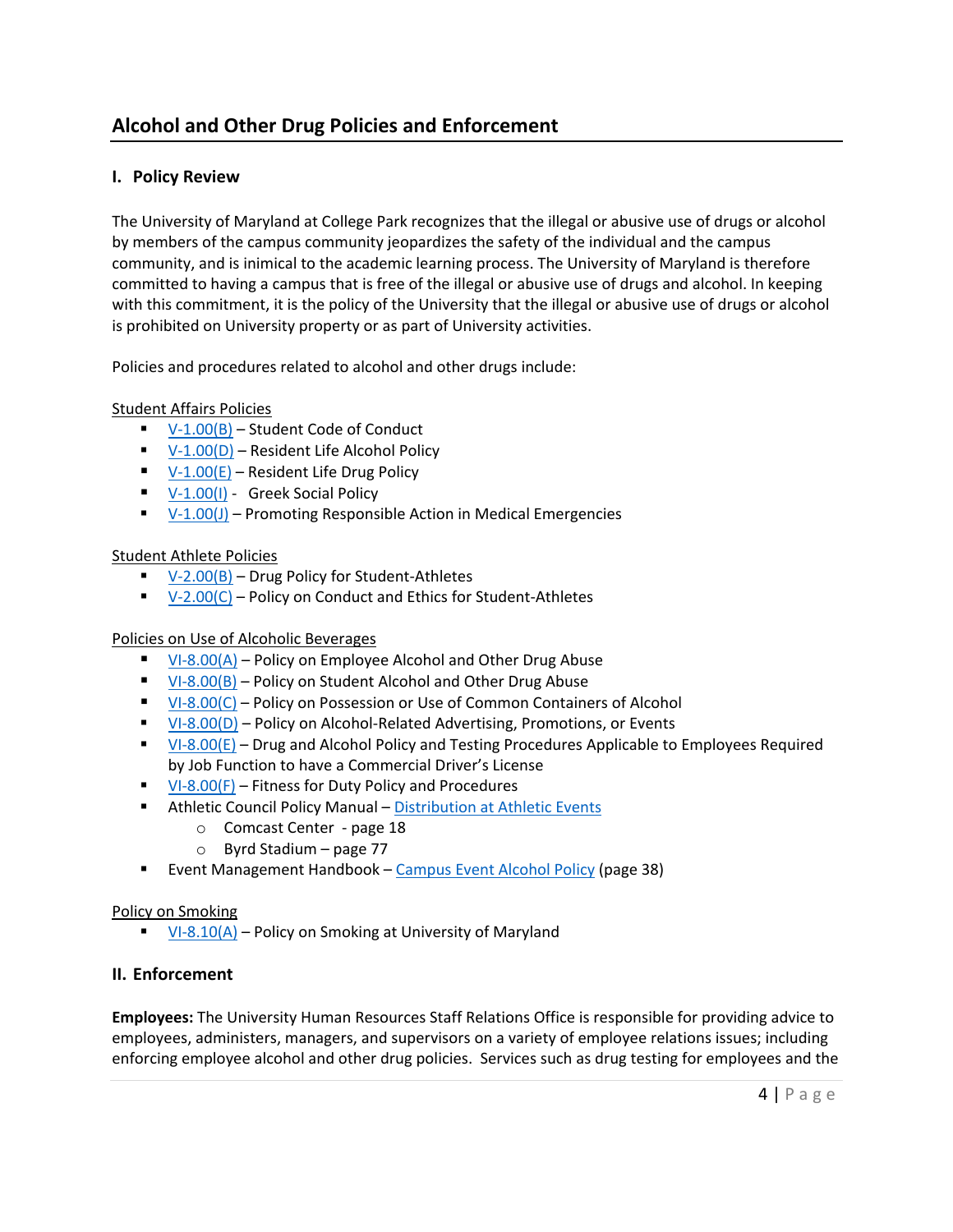Faculty Staff Assistance Program (FSAP) are housed within the University Health Center. More information on FSAP can be found in the AOD Programs & Interventions Section of this report.

**Students:** The University has three primary departments that enforce and address student policy violations:

# **A. University of Maryland Department of Public Safety**

The University of Maryland Police Department is a professional law enforcement organization that employs over 100 dedicated men and women. These individuals provide a complete array of law enforcement and related services to a community of approximately 60,000 members, which includes a student population of approximately 32,700. UMPD Officers are State certified in accordance with Article 41, Section 4-201 of the Annotated Code of Maryland and have all the same powers and authority as any other sworn police officer in Maryland; each officer is empowered by State law to make arrests, investigate crimes, and carry firearms. Furthermore, the University of Maryland Police Force is the primary agency responsible for policing property owned, operated, leased by, or under the control of the University of Maryland System.

| <b>Alcohol and Other Drug Incidents</b> |     | <b>FY14</b> |
|-----------------------------------------|-----|-------------|
| <b>Alcohol Violations</b>               | 46  | 49          |
| Drug Incidents                          | 290 | 341         |
| <b>Total Incidents</b>                  | 336 | 390         |

| <b>Crime/Incident Reports Involving AOD</b>    | <b>FY13</b> | <b>FY14</b> |
|------------------------------------------------|-------------|-------------|
| Injured/Sick Person                            | 87          | 144         |
| Disorderly Conduct                             | 11          | 9           |
| Property Crimes (Theft, Vandalism, etc.)       | 6           | 6           |
| Crimes Against Person (Robbery, Assault, etc.) | 8           | 9           |
| <b>Miscellaneous Reports</b>                   | 28          | 57          |
| <b>Total Reports</b>                           | 140         | 225         |

| <b>Drug/Alcohol Arrests</b>             | <b>FY13</b> | <b>FY14</b> |
|-----------------------------------------|-------------|-------------|
| <b>DUI Arrests</b>                      | 289         | 192         |
| (traffic)                               |             |             |
| Arrests/Citations in Lieu of Arrest for | 295         | 333         |
| Drug/Alcohol Offenses (non-traffic)     |             |             |
| <b>Total AOD Arrests</b>                | 584         | 525         |

# **B. The Office of Rights & Responsibilities**

The Office of Rights and Responsibilities is a unit of the Department of Resident Life and administers rules and adjudicative processes that serve three necessary goals: (1) maintain the safety and necessary order for an academic residence community, (2) determine accountability for prohibited behavior and, (3) to foster among students an understanding of their accountability as community members. The office promotes the Department of Resident Life's Community Living Principles by balancing the needs of individual students with the needs of the community, and strives to educate students about each individual's obligation to help assure a safe, secure, and nurturing academic environment.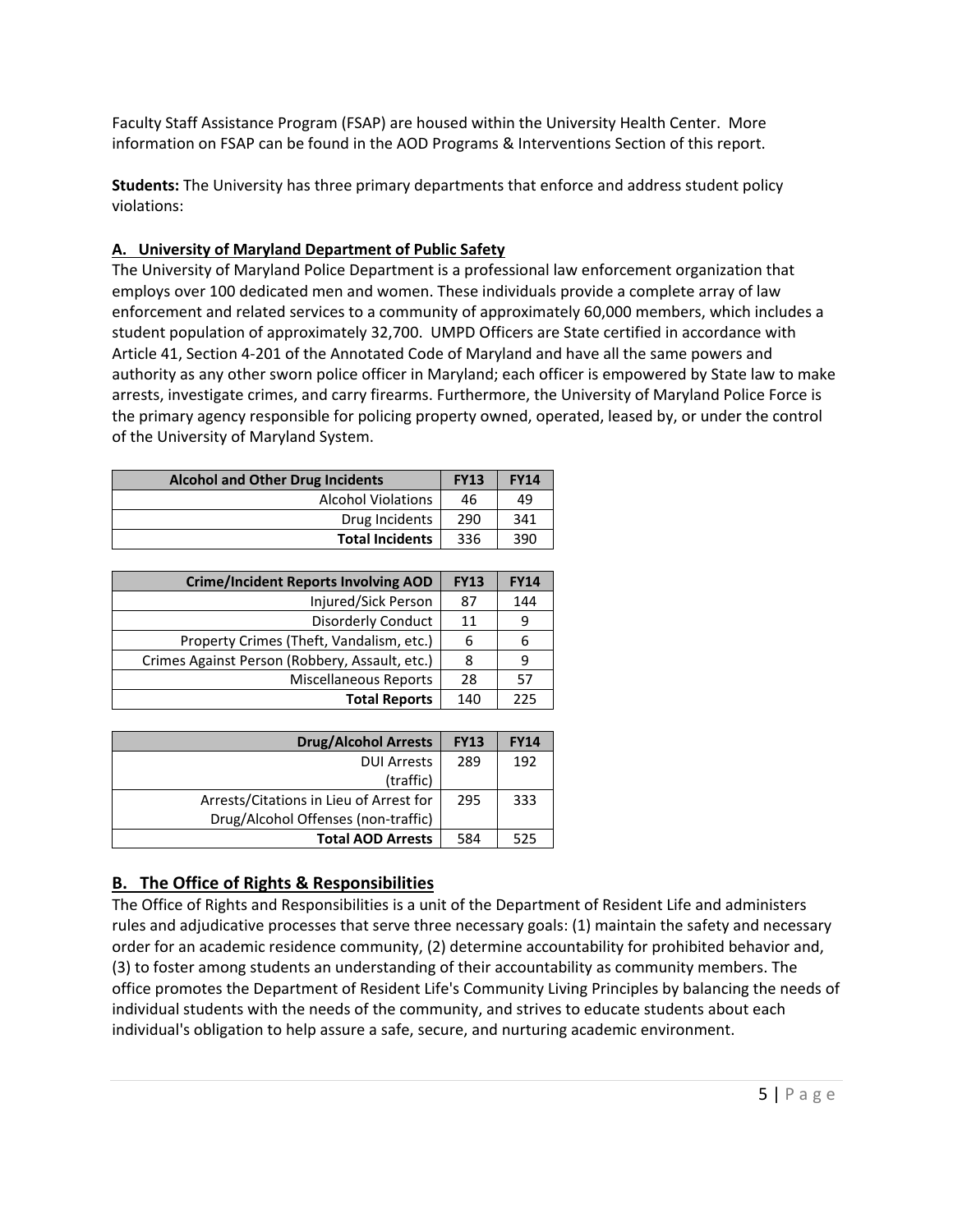Students found responsible for alcohol related violations are typically placed on Housing Probation for a minimum of one semester and assigned to complete an online alcohol education assessment and meet with a counselor in the Health Center for a Brief Motivational Interview. Students who require a higher level of intervention receive more intensive counseling through the Health Center. Students found responsible for drug related violations are typically terminated from Housing and suspended from the University. For students who are found responsible for small amounts of marijuana, and who are cooperative, take responsibility, and have no previous history, they may be able to remain in Housing on a probationary status and assigned to take an online marijuana course and meet with a counselor at the Health Center.

| <b>Alcohol and Other Drug Incidents</b>                      | <b>FY13</b> | <b>FY14</b> |
|--------------------------------------------------------------|-------------|-------------|
| Alcohol as the main policy violation                         | 255         | 268         |
| Alcohol Transports to Hospital                               | 83          | 92          |
| <b>Alcohol Near-Transports</b>                               | 38          | 51          |
| Drug-Related Incidents                                       | 170         | 212         |
|                                                              |             |             |
| <b>Rule 10 Violations</b>                                    |             |             |
| (Possession/use of alcohol by a minor, provision of alcohol; | 298         | 315         |
| possession of alcohol in public; common sources of alcohol)  |             |             |
| <b>Rule 8 Violations</b>                                     |             |             |
| (Possession, use, distribution of drugs and/or               | 46          | 60          |
| drug paraphernalia)                                          |             |             |
|                                                              |             |             |
| Incidents under the Responsible Action Policy                | 77          | 79          |

# **C. The Office of Student Conduct**

The Office of Student Conduct strives to resolve allegations of misconduct under the *Code of Student Conduct* and the *Code of Academic Integrity* in a manner consistent with the core values of fairness, honesty and integrity. Moreover, we acknowledge the importance of balancing the interests of the individual student and the community at large, as well as protecting the integrity of the institution and its values. As a component of our work, we seek to involve students in the judicial process - recognizing the significant responsibility they maintain in the protection of the university community. To foster future leaders and sound citizens, we promise to invest in their learning and character development.

### Reporting Period (2012-2013)\*

| <b>Alcohol and Other Drug Incidents</b>       | AY2012-2013 |
|-----------------------------------------------|-------------|
| <b>Alcohol Violations</b>                     | 35          |
| Incidents under the Responsible Action Policy | 34          |
| Drug-Related Incidents                        | 59          |

\*Reporting Period specifies the period incidents referred to the Office of Student Conduct between June 1, 2012 through May 31, 2013.

### Reporting Period (2013-2014)\*

| <b>Alcohol and Other Drug Incidents</b>       | AY2013-2014 |
|-----------------------------------------------|-------------|
| <b>Alcohol Violations</b>                     | 86          |
| Incidents under the Responsible Action Policy | 39          |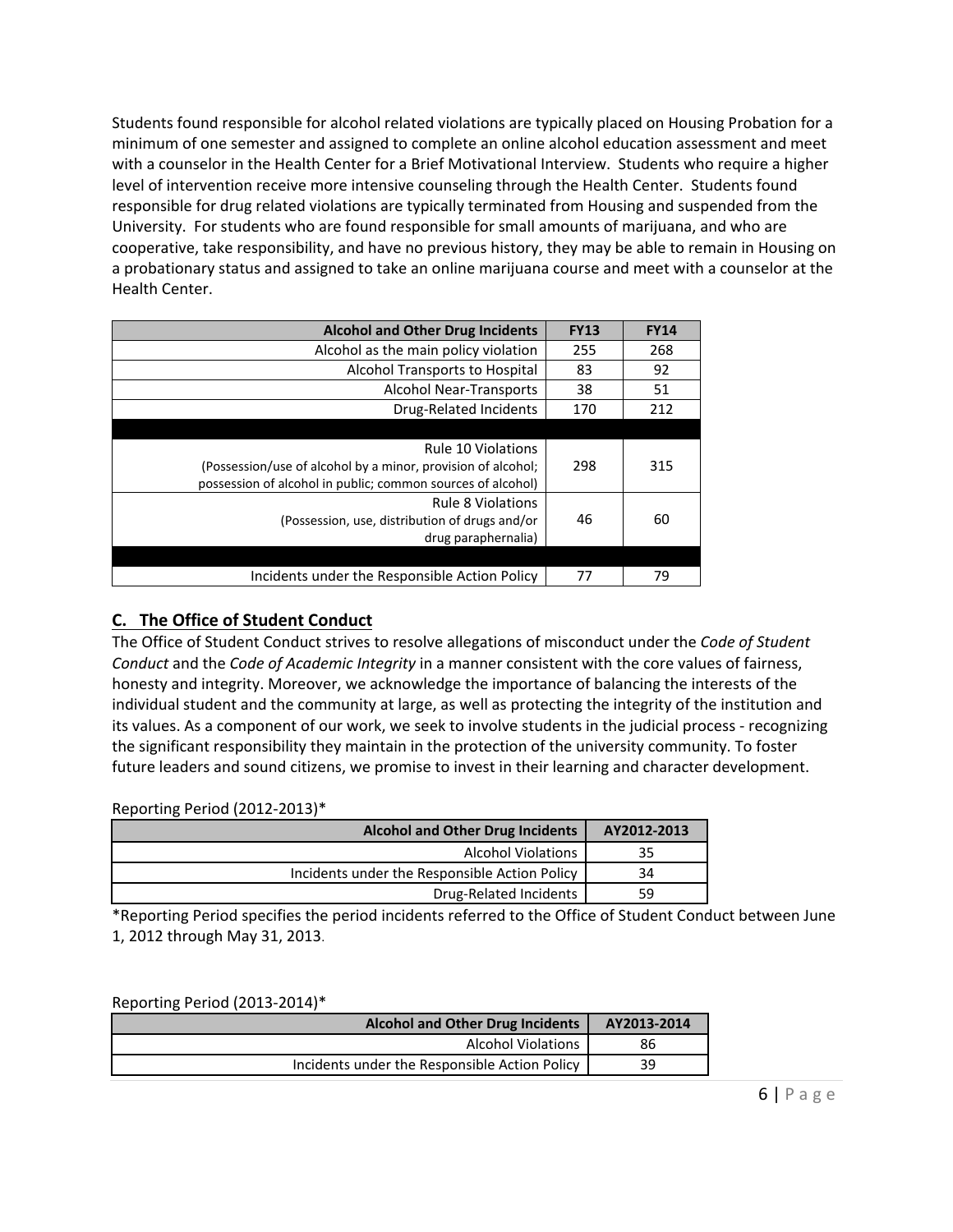Drug-Related Incidents 58

\*Reporting Period specifies the period incidents referred to the Office of Student Conduct between June 1, 2013 through May 31, 2014.

During the FY2012 year, the Office of Student Conduct conducted benchmarking and evaluation of current sanctioning practices of peer institutions such as University of Michigan, University of North Carolina, University of Illinois, University of California, Berkeley, and University of California, Los Angeles as it relates to marijuana and other drugs.

After reviewing our peer institutions the Office of Student Conduct determined that the current sanctions for drugs, specifically marijuana, does not provide adequate opportunities for students to reflect on their behavior and correct it without severe consequences to their academic career. Additionally, on a societal level the perception of marijuana use has shifted since Maryland's policy was first implemented in the 1980s.

Based upon this information, a tiered system of progressive sanctioning was adopted by the Office of Student Conduct and Office of Rights and Responsibilities. Under the *Code of Student Conduct,* the penalty for a first time drug related offense (not including distribution) is a one-year suspension. The penalty for violating the University policy regarding drug distribution is Expulsion. However given the changing national climate and societal views as it relates to marijuana, the following chart outlines various intervention levels and educational approaches created to sanction students found responsible for marijuana and other drug violations.

| $1st$ time,<br>low level offense                              | Respondent is cooperative<br>Admits responsibility<br>٠<br>Does not attempt to destroy or hide<br>п<br>evidence<br>Small amount of marijuana present<br>٠<br>No other violations evident in incident<br>п<br>Respondent has no history of misconduct<br>п<br>Respondent is remorseful and recognizes<br>the seriousness of violation | Disciplinary Probation for 1 year<br>3rd Millennium & Follow Up interview with<br>University Health Center staff member.                                                                                                                                     |
|---------------------------------------------------------------|--------------------------------------------------------------------------------------------------------------------------------------------------------------------------------------------------------------------------------------------------------------------------------------------------------------------------------------|--------------------------------------------------------------------------------------------------------------------------------------------------------------------------------------------------------------------------------------------------------------|
| 1 <sup>st</sup> offense,<br>with aggravating<br>circumstances | Respondent is uncooperative; interferes<br>п<br>with university officials' duties<br>Respondent attempts to hide, destroy or<br>discard evidence<br>Large amount of marijuana found<br>п<br>Respondent doesn't take responsibility<br>п<br>Respondent has a previous history of<br>misconduct                                        | <b>Disciplinary Probation for 18 months</b><br>• 3rd Millennium & Follow Up Interview with<br>University Health Center Staff member<br>Research Paper, Community Service or<br>another educational sanction that relates to<br>the aggravating circumstances |
| 2 <sup>nd</sup> offense                                       | This may also include positive, missed or<br>٠<br>diluted tests if enrolled in drug testing<br>Each positive, missed or diluted test must<br>be handled on a case by case basis and<br>sanctions may vary                                                                                                                            | Suspension for 1 year<br>$-OR-$<br>Suspension withheld for 2 years<br>• Drug testing for 2 years<br><b>Substance Abuse Intervention Program</b>                                                                                                              |
| 3 <sup>rd</sup> offense                                       | " This may also include positive, missed or<br>diluted tests<br>Each positive, missed or diluted test must<br>п<br>be handled on a case by case basis and<br>sanctions may vary                                                                                                                                                      | Suspension for 1 year<br>Recommended drug counseling while out<br>of school                                                                                                                                                                                  |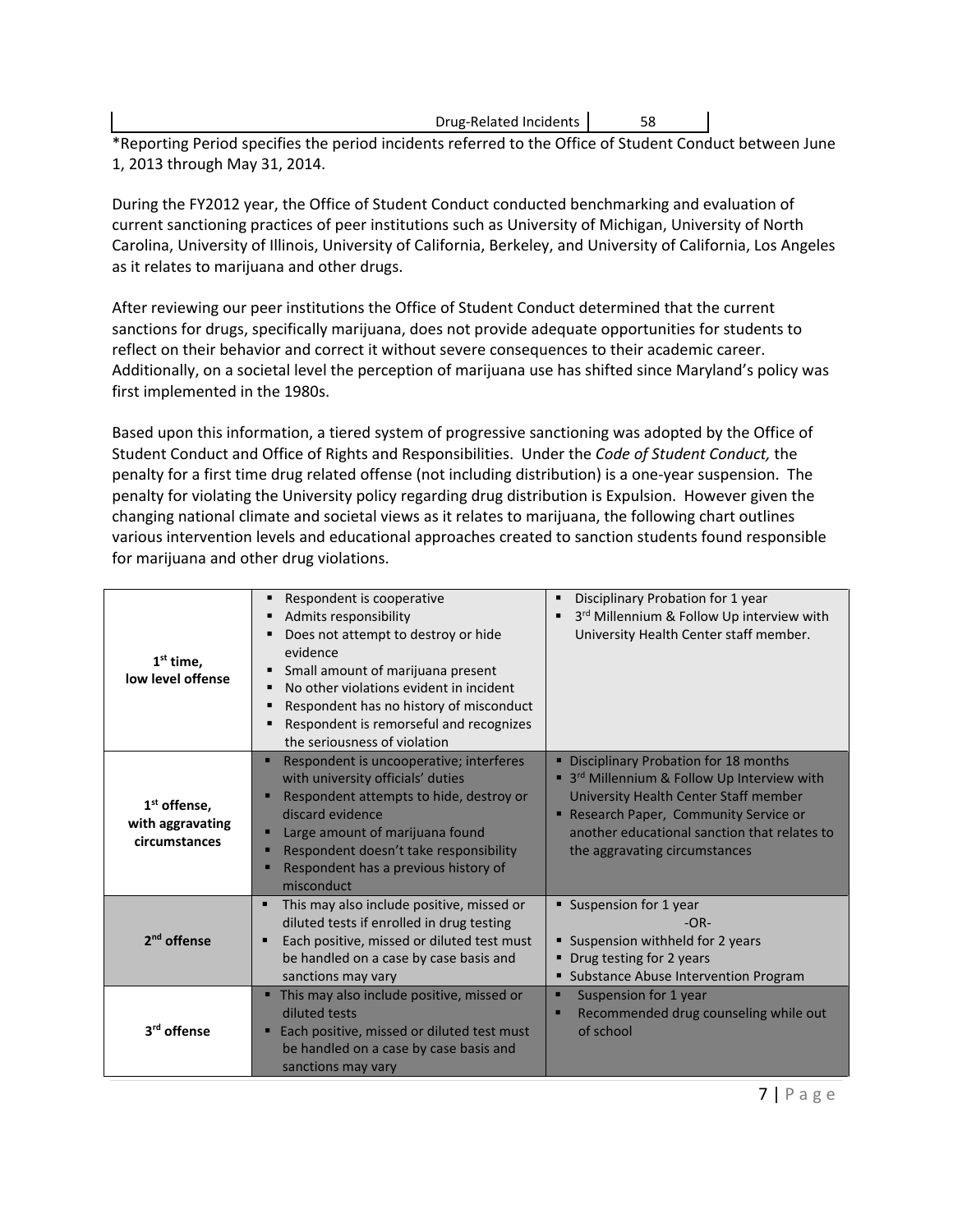During the 2012-2013 reporting period 22 students completed Marijuana 101 and 33 students were given an alternative sanction in lieu of an active suspension. Marijuana 101, operated by 3<sup>rd</sup> Millennium, is a 6-lesson course that specifically addresses marijuana use and includes the eCHECKUP TO GO brief intervention for marijuana (formerly e-TOKE). The Marijuana 101 course also includes a 30-day follow-up so that you can measure changes in students' attitudes and behavior. Lessons include: Course Intro, A Personal Decision, How MJ Works, MJ & Health Issues, Consequences, The Law, and Time for a Change.

There were no students suspended or expelled for drug-related offenses during this period. During the 2013-2014 reporting period, 45 students completed  $3<sup>rd</sup>$  Millennium and 8 students were given an alternative sanction. Two students were expelled for drug-related offenses and no students were suspended for drug-related violations.

First time offenders of the alcohol policy may be issued a Disciplinary Reprimand and required to complete an educational sanction. Repeat offenders may receive an extended period of Disciplinary Probation, required community service hours, and completion of a substance abuse program. In 2012- 2013, 73 students were required to complete a substance abuse program while in 2013-2014, 45 students were required to complete this program.

The Office of Student Conduct believes that providing educationally based sanctions is important for students to better understand how their consequences impact both the community and their own personal lives. Such sanctions are consistent with our peer institutions, while still providing students with an appropriate level of accountability, deterrence, education, and discipline.

In March 2011, President Loh approved the Responsible Action policy to include only alcohol. In February 2013 the Responsible Action Policy (V-1.00(J) University of Maryland Policy on Promoting Responsible Action in Medical Emergencies) was approved by the President to include drugs. In lieu of disciplinary or administrative charges students are usually required to complete an alcohol or drug intervention program.

In May 2013, the University Senate approved changes to the *Code of Student Conduct* related to student misconduct which occurs off-campus. The changes to the Code have expanded the University's Jurisdiction to include conduct that occurs "not on University premises if the conduct would otherwise constitute a violation of this Code had it occurred on University premises and if in the judgment of the Director of Student Conduct the conduct affects the safety of the University community or the orderly operation of the University."

*\*Disclaimer: Due to a change in data management software by the Office of Student Conduct and Office of Rights and Responsibilities, there may be discrepancies in statistical data reported for these purposes. Please note both offices also provide data for each reporting period in annual reports and according to Clery requirements.* 

# **Alcohol and Other Drug Programs and Interventions**

# **I. Department of Fraternity and Sorority Life**

The Department of Fraternity and Sorority Life, in partnership with the Greek governing councils and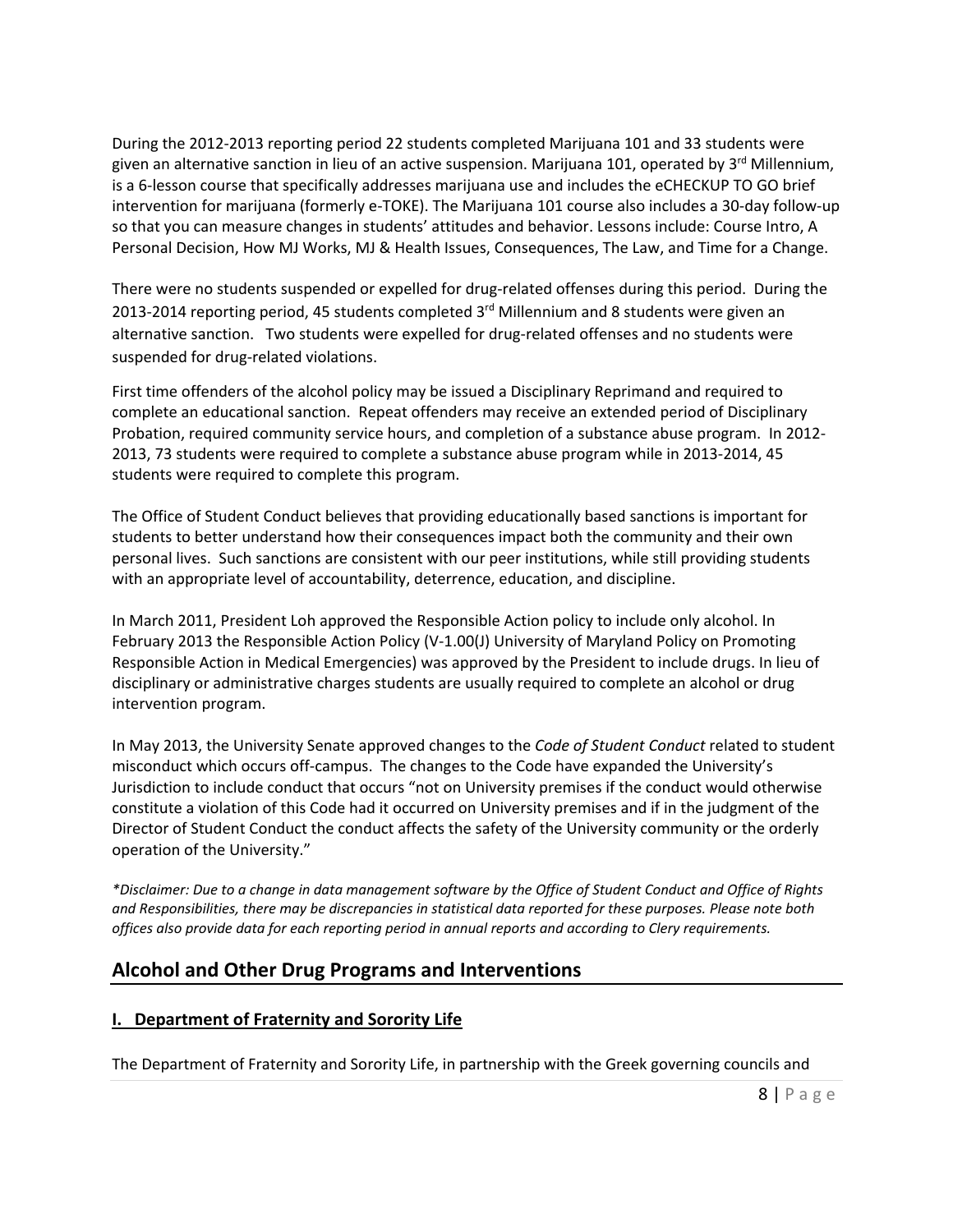fraternity and sorority chapter leadership, address alcohol use, abuse, and prevention through the following efforts and initiatives:

- **A. Alcohol Management and Social Event Monitoring (SEMS):** The Panhellenic Association (PHA) and Interfraternity Council (IFC) Social Event Monitors (SEMs) are part of an effort to reduce the number of risky behaviors associated with alcohol use in the Greek community. Along with the executive boards of both councils, SEMs enforce the [Greek Alcohol Management and Social](http://greek.umd.edu/wp-content/uploads/2010/05/2012-Alcohol-Management-and-SEM-Policy.pdf)  [Event Monitoring Policy](http://greek.umd.edu/wp-content/uploads/2010/05/2012-Alcohol-Management-and-SEM-Policy.pdf) (see details in the AOD Policy and Enforcement section of this report) which establishes regulations by which all fraternities and sororities abide. On Friday and Saturday nights, SEMs walk around Greek housing on Fraternity Row, College Avenue, and Knox Road to ensure that all houses are following the policy.
	- 2012-2013: SEM membership included 9 IFC, 8 PHA, and 10 Graduate students
	- 2013-2014: SEM membership included 9 IFC, 8 PHA, 10 Graduate students
- **B. Chapter Expectations Requirement:** Guide outlining the minimum investment chapters can make and still receive campus support. To achieve "Meets Expectations", chapters must fulfill eight of twelve programming requirements; one of which is Alcohol and Other Drug programming.
	- 2012-2013: 89% of chapters included AOD programming as part of their review
	- **2013-2014: 93% of chapters included AOD programming as part of their review**
- **C. Community-wide Speakers and Educational Programs:** The governing councils will sponsor programs and speakers to address pressing issues in the community. At least one of these annual speakers addresses alcohol use/abuse. Attendance for IFC and PHA chapter new members is mandatory.
- **D. Greek Tailgate:** The IFC worked in collaboration with the UMD Police Department, Athletics, Department of Transportation Services, and other partners from across campus to successfully plan and implement two on-campus tailgates in the Fall 2013 semester. These tailgates were well received by the students and are believed to have reduced alcohol and noise related incidents in the Old Town neighborhood, resulting in better relations with the City of College Park. Due to the success of the pilot tailgates, DFSL plans to continue the program for each of the home football games for the Fall 2014 semester. The council is in the process of finalizing the policies and procedures for the tailgate with increased focus on safe alcohol practices and promoting attendance at the football games. Unlike the off-campus tailgates, this organized event provides a safe and monitored environment.
- **E. House Director/Resident Director Program:** In partnership with the Greek governing councils and fraternity and sorority leadership, the HD/RD Program was put into place to protect University –owned housing and to protect the students residing in University- owned housing. Resident Directors (who report directly to DFSL) live in all eleven of the University-owned fraternity houses and the House Directors (who report to a house corporation board or the national fraternity) live in each of the other housed fraternities and sororities. HDs/RDs are trained to create a healthy living/learning environment for the chapter members, as well as how to appropriately and effectively handle students who have a special need for alcohol/drug counseling.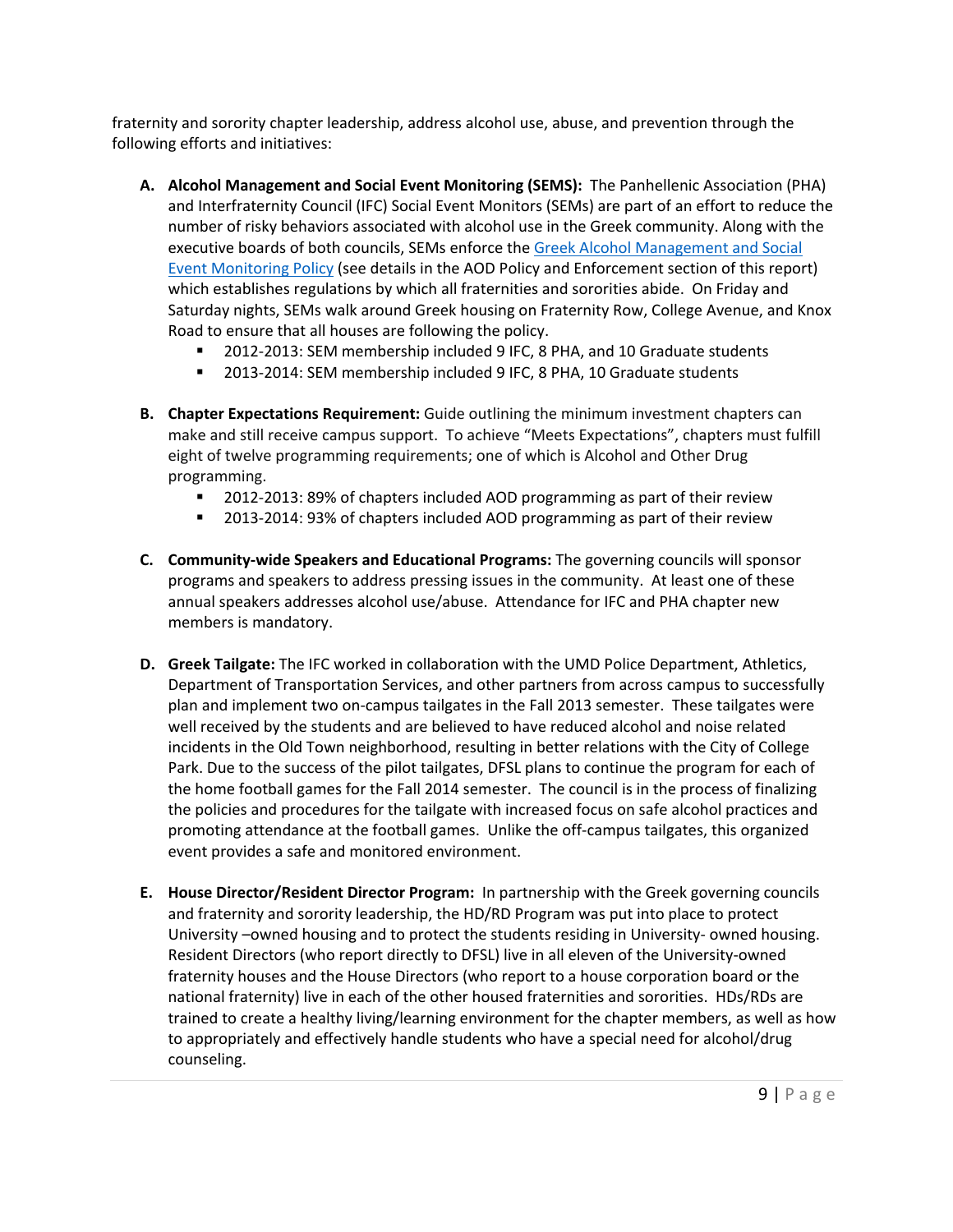- **F. President's Class:** Every Spring, DFSL offers a 3-credit upper-level elective class for all chapter presidents. Two-thirds of the chapter's usually participate. One of the classes is spent on alcohol safety and responsibility and the Daniel Reardon case; a pledge of Phi Sigma Kappa, who died from alcohol consumption on "bid night" in 2002.
- **G. Responsible Party Hosting:** A skills-based education program designated to educate students about making healthy choices as it relates to alcohol consumption. Panhellenic Association (PHA) and Interfraternity Council (IFC) require their member organizations (at least two representatives from each chapter) to complete the program if they want to host events with alcohol.Failure to compile results in social privileges being withheld by those umbrella organizations until the requirement is met.
- **H. Sexual Assault Prevention Graduate Coordinator:** The coordinator works closely with chapters to raise awareness about sexual assault on campus. Frequently, these conversations include information on how alcohol is linked with sexual assault. The coordinator conducts group meetings with approximately 10% of the members from each chapter before Homecoming Week and Greek Week to discuss chapter expectations and to brainstorm strategies for creating safe environments (i.e. the "buddy system", providing non-alcoholic beverages and food at social gatherings, and being aware of campus resources). If necessary, meetings will also provide members with alcohol education; such as signs of alcohol poisoning and the University's [Responsible Action Policy.](http://president.umd.edu/policies/docs/V-100j.pdf)

# **II. Department of Public Safety**

Along with providing traditional law enforcement services, the University of Maryland Police Department at College Park is a leader in education -- both of community members and other law enforcement officers. To combat crime, UMPD offers many crime prevention programs that are available to community members at no cost. The Department of Public Safety's (UMPD) commitment to educate the community is demonstrated through numerous initiatives and programs facilitated by the University Police Officers. Such programs and interventions include:

**A. University of Maryland Police Academics:** In addition to the Standardized Field Sobriety Testing Program, officers participated in and taught several additional training programs intended to help officers accurately identify impaired drivers. These courses included:

| Course                                      | # of Officers |
|---------------------------------------------|---------------|
| Intoximeter Recertification                 | 11            |
| <b>Basic Street Narcotics</b>               |               |
| Decriminalization of Marijuana              | 2             |
| Drug Interdiction                           |               |
| Drug Recognition Expert                     | 2             |
| A.R.I.D.E.                                  | $\mathfrak z$ |
| <b>Basic Intoximeter</b>                    | 1             |
| <b>DUI Institute</b>                        | 2             |
| College Drinking in MD                      | 1             |
| <b>Prescription Drugs</b>                   | 1             |
| <b>Standardized Field Sobriety Test</b>     | 9             |
| Mid-Atlantic DUI Conference                 | $\mathfrak z$ |
| Current Drug Crisis: Opiates and Bath Salts |               |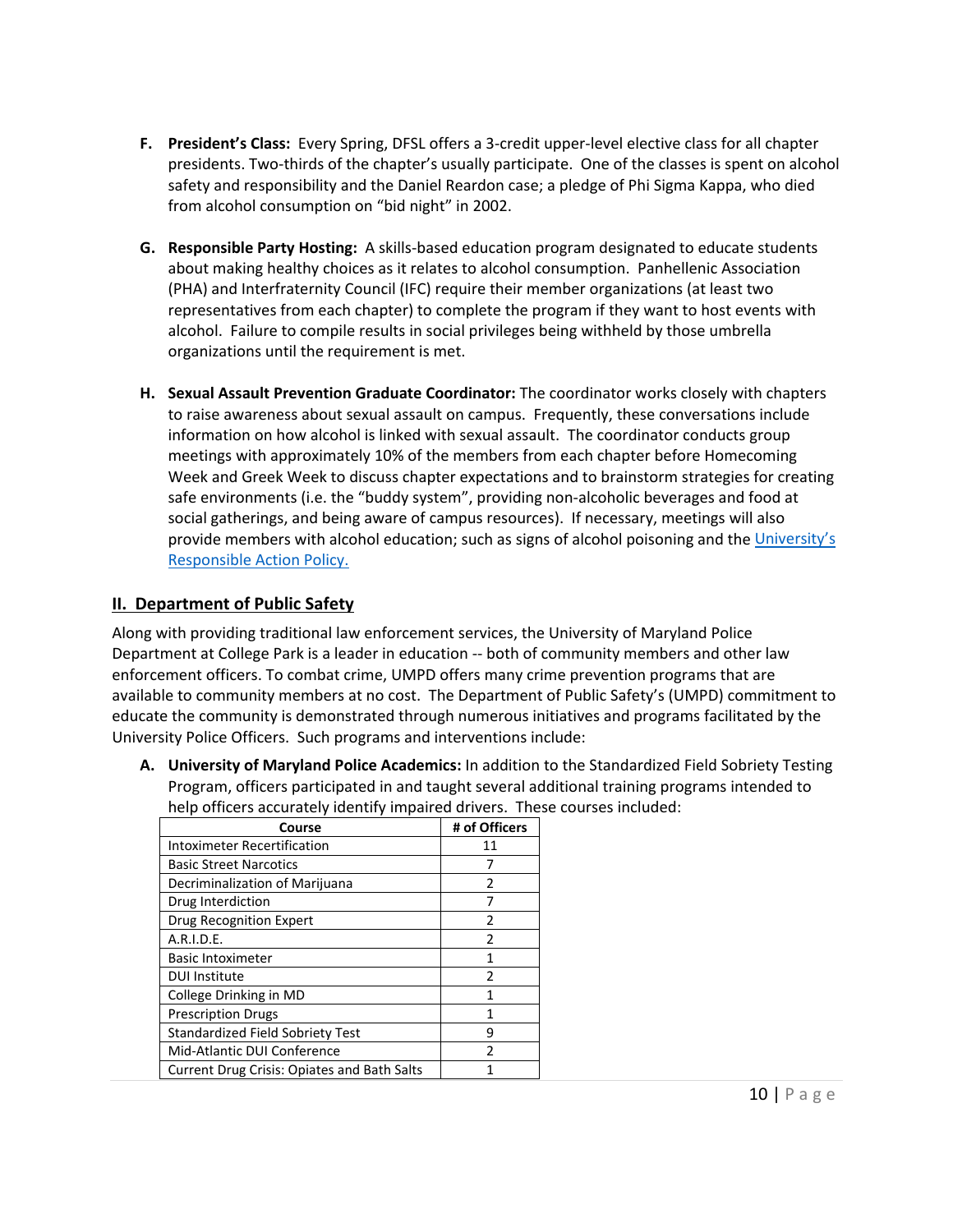- **B. Educational Presentations:** University Police Officers conduct numerous educational presentations on and off campus that include information on alcohol and other drugs. Presentations are conducted during crime prevention programs, Campus Orientation, and training courses for students, faculty, and staff. Additionally, UMPD has partnered with the University Health Center, the Department of Resident Life, and local liquor establishments to facilitate demonstrations with the Fatal Vision Googles, Portable Breath Test, and Fake ID Detection.
	- **Number of presentations in 2012-2013: 149**
	- Number of presentations in 2013-2014: 147
- **C. Community Multi-Agency Service Team (CMAST)–** In an effort to further the downward trend of violent crime on campus and off campus, CMAST was formed by the University of Maryland Police Department and is comprised of stakeholders from the University Health Center, Office of Student Conduct, Off-Campus Housing Services, Department of Fraternity and Sorority Life, City of College Park, Prince George County Police Department, State's Attorney's Office, Prince George County Property Owner's Association, Fire Marshal, and Prince George County Liquor Board. The main function is to discuss, analyze, and address concerns and quality of life issues and collaboratively plan for events within our shared community. The CMAST committee is currently chaired by Chief David Mitchell.

# **III. Department of Resident Life**

The Department of Resident Life aims to promote the existence of an environment where student and community development, academic excellence, respect for individual differences, and constructive social interaction is valued and advanced; and to insure that fiscal and human resources are managed effectively and consistent with University policies and procedures. Understanding that the residence hall environment also has an impact upon the development and well-being of residents, programs and services are provided to shape the quality of the on-campus living experience. Programs related to alcohol and other drugs include:

**A. Fall Welcome Program:** Fall Welcome is held by DRL during every fall opening in order to welcome new first-year students to campus and provide opportunities for residents to interact with each other, learn about the University and its resources, and learn important messages that will help students navigate their residence hall and University experience.

Each year, as part of the program, several activities are designed to provide messages related to responsible decision-making around alcohol and drugs. The Protect Your Shell Fair is the most vital of those events. Created in 2008 in collaboration with the Health Center, the fair is designed to provide opportunities for students to learn valuable safety messages in a fun and interactive way. Alcohol-related exhibits include the use of fatal vision goggles by the Health Center and University Police as well as information on personal safety, fire safety, sexual assault and relationship violence, and preventing personal and identity theft among other topics. Also, as part of the program, late-night activities (activities stretching until 1am) were continued on various days to provide alternatives to alcohol consumption.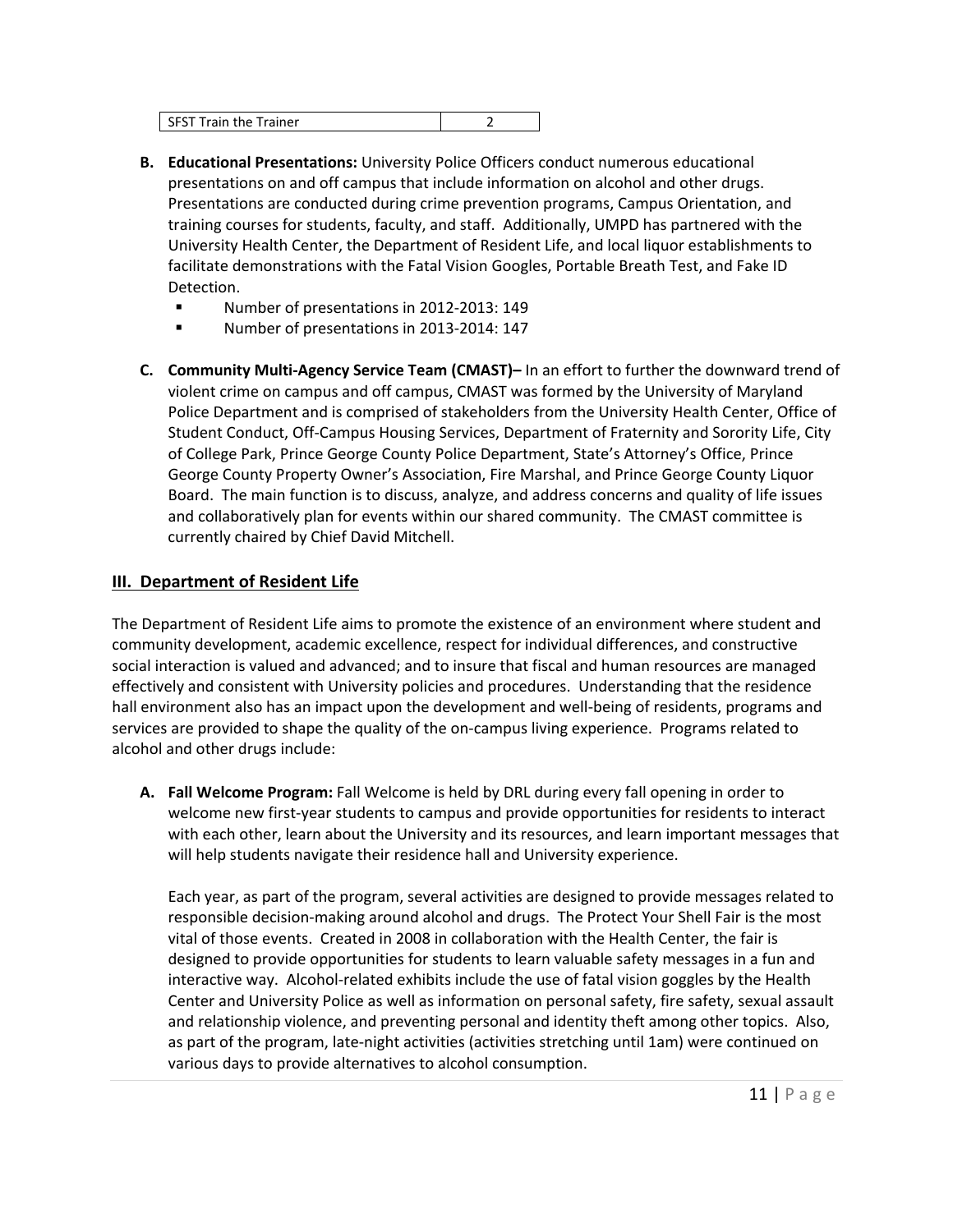- **B. Alcohol Talking Points Document:** Every year DRL trains all professional and graduate staff about responding to alcohol incidents, and train and educate all Resident Assistants (RAs), Customer Service Supervisors (CSSs), and Community Assistants (CAs) to respond to alcohol incidents and behaviors. DRL requires all supervisors to discuss alcohol use and its impact on students' roles as employees each year, and we have created a brochure that discusses guidelines to be followed, possible consequences, potential scenarios and helpful language that can be used at floor meetings to discuss the topic with students.
- **C. DRL Web Site and Publications:** DRL has created, and updated occasionally, extensive information on our website about alcohol policies, educational information, and specific information geared toward students and parents. The two pages, "Alcohol Policy and Practices in University of Maryland Residence Halls" [\(www.resnet.umd.edu/policies/alcoholpolicy\)](http://www.resnet.umd.edu/policies/alcoholpolicy) and "Making Safe Choices About Alcohol" [\(www.resnet.umd.edu/policies/aboutalcohol\)](http://www.resnet.umd.edu/policies/aboutalcohol) include links to other important campus and national resources. Additionally, the Department distributes a brochure with information on our alcohol policies as part of our "Safety on Campus Q&A" series.
- **D. Alcohol Poster Series:** In partnership with Public Safety, the Counseling Center, and the Health Center, our five-poster series with messaging that addresses behaviors to avoid as a college student, and encouraging students to make smart choices around alcohol was continued in 2012-2013 and 2013-2014. The series of posters were placed on every residence hall floor and in suites and apartments. Over 10,000 students each year were served with this campaign.
- **E. Know, Call, Care Postcards:** In conjunction with the University Health Center, postcards were placed in every residence hall room at opening highlighting the signs of alcohol poisoning and encouraging individuals to seek help if they or their friends exhibit any of the signs.
- **F. Community-Based Programmatic Efforts:** In addition to campus-wide programming, residence hall communities offer programming designed to meet the needs of their particular population. Examples of community-based and building-based programming included:
	- *South Campus Alcohol Mix-Off* A large-scale program held during the fall semester for all South Campus residents. Held in the South Campus Dining Hall, it attracts over 300 students each year. All SC staff teams (RA, CA and Area Councils) create and serve mocktails and residents are invited to taste them and vote on their most favorite. Alcohol education materials are distributed during the event. This program has been partially funded each year by the Alcohol Coalition.
	- *South Campus Community-Level Initiatives—* Each community developed special initiatives for addressing issues related to alcohol and drugs. These have included the delivery of information about alcohol and its effects on people via bulletin boards and other mean, safety nights incorporating alcohol-related information, and alcohol alternative activities.
	- *North Campus Programming* For several years, Resident Life staff in North Campus halls have been focusing building-wide or community-wide programming on Tuesday, Thursday, Friday, and Saturday nights, nights that are popular drinking nights for students. In addition, Resident Assistants were encouraged to conduct follow-up meetings with students transported for excessive alcohol consumption. RAs are also assigned to earlier duty rounds to confront pre-gaming activities.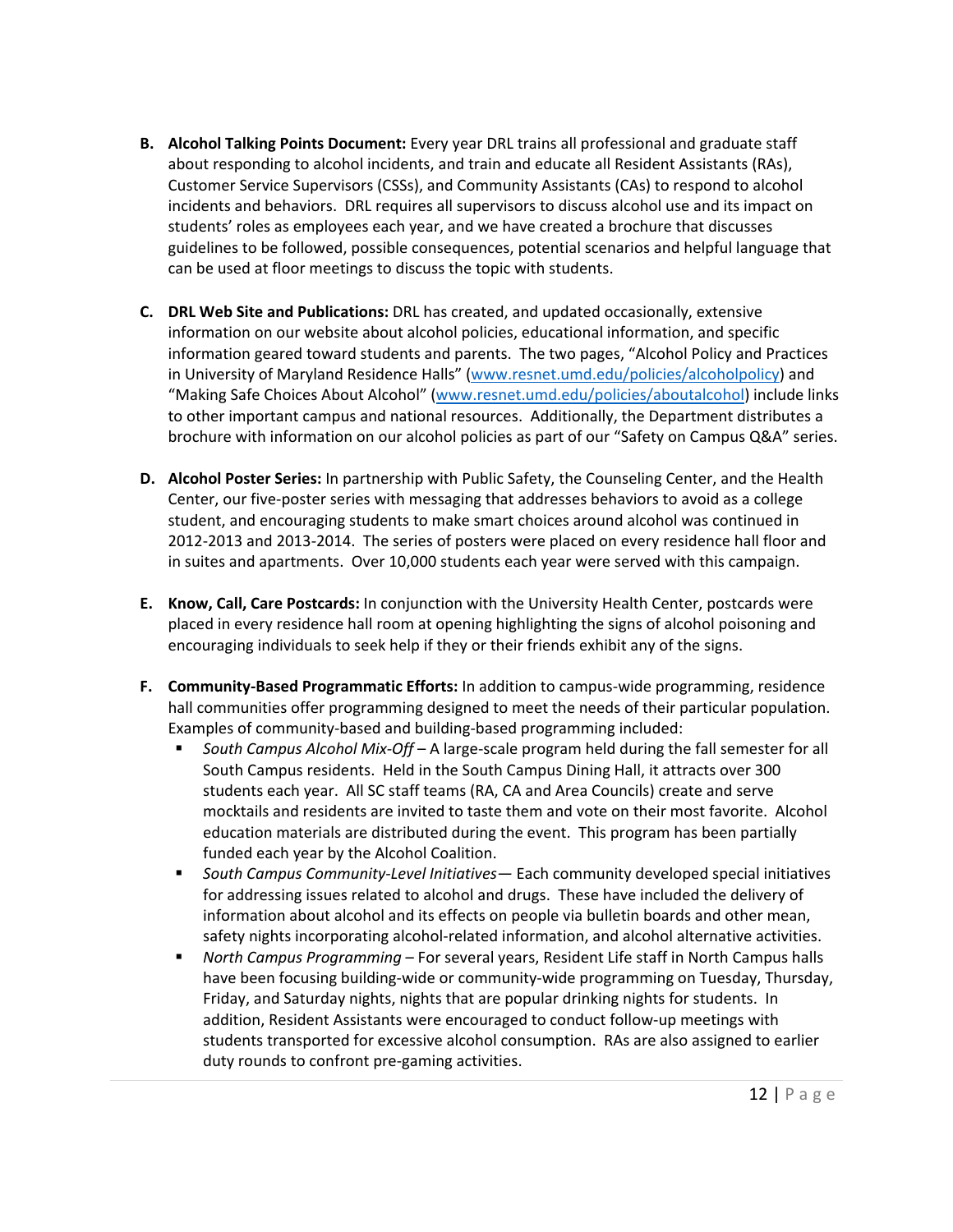- **G. RA Floor/Apartment Meetings:** RAs host mandatory floor and apartment meetings in the first days of check-in to cover a range of important topics including information related to alcohol and drug policies.
- **H. RA Programs:** In 2012-2013, RAs coordinated 3929 programs and activities for resident students over the course of the year. Programs were divided between 1730 impromptu activities – dinners with residents, campus tours, floor movie/discussion nights – and 2199 planned events, with topics including academics, safety, multiculturalism, alcohol/substance awareness, the environment, and sportsmanship. In 2013-2014, RAs coordinated 5026 activities and interactions—2783 planned and 2243 impromptu.

# **IV. Department of Transportation Services**

The Department of Transportation Services provides a full range of parking and transportation options for the campus community and surrounding areas; including the late-night program Nite-Ride. Nite-Ride is a curb-to-curb service operating seven nights a week from 5:30 p.m. to 7:30 a.m., and serves the immediate campus community. NITE Ride is designed to serve the areas of campus that are not included on the evening service routes. The NITE-Ride program is promoted as a safe transportation option to ensure students are not driving under the influence or walking alone.

# **V. Faculty Staff Assistance Program**

The Faculty Staff Assistance Program provides assessment, referral, and short-term counseling services (up to 10 sessions) to faculty, staff, and family members of employees. Problem areas for which employees seek out services include: substance abuse; emotional and psychological problems; relationship and family issues; financial; legal and job problems. Services specifically addressing alcohol and other drugs include:

- **A. Fitness for Duty Evaluations:** FSAP conducts fitness for duty evaluations for employees who are acutely impaired and dangerous to themselves or others. Supervisors are instructed to bring the employee to the Health Center, where they are evaluated by a physician, and if appropriate, they are also breathalyzed and drug tested. An FSAP counselor interviews the employee and the supervisor, and must meet with the employee again before they are able to return to work.
	- There were four acute fitness for duty tests conducted during this two year period.
- **B. Substance Use Counseling:** Employees are placed in the "Primary Problem" category when their chemical dependency is the primary cause of all the other assessed problems (i.e. job, financial, legal, and relationship difficulties) as well as the presence of one or more of the following: loss of control, blackouts, high tolerance, or physical withdraw symptoms upon the cessation of alcohol/drugs. A "Secondary Problem" of substance abuse may occur when the employee's use of substances is in reaction to other life stressors and not yet to the point where it can be identified as a physical dependency problem.

During the covering period of July 1, 2012 – June 30, 2014, a total of 48 employees were seen for substance abuse problems (compared to a total of 370 employees seen for all problem areas,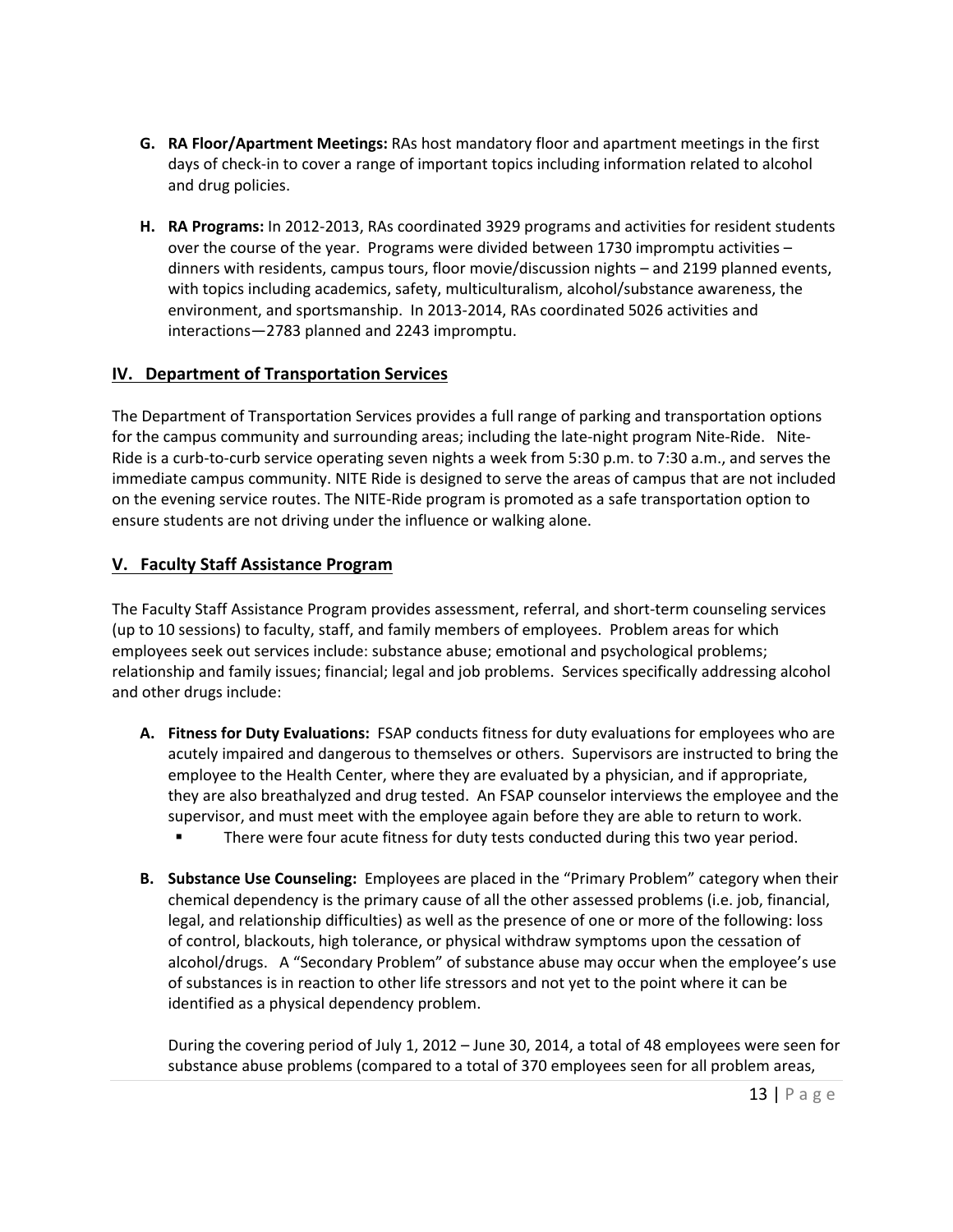excluding emergency loan fund clients, of which there were 79). During this period, substance abuse problems accounted for 13% of all employees seen. This total can be further broken down into the following categories:

|                          | <b>Alcohol</b> |             |             | <b>Drug</b> | Impacted by<br>another's AOD use |             |
|--------------------------|----------------|-------------|-------------|-------------|----------------------------------|-------------|
|                          | <b>FY13</b>    | <b>FY14</b> | <b>FY13</b> | <b>FY14</b> | <b>FY13</b>                      | <b>FY14</b> |
| <b>Primary Problem</b>   | 11             | q           |             |             |                                  |             |
| <b>Secondary Problem</b> |                |             |             |             |                                  |             |
| Total                    |                | 14          |             |             | 10                               |             |

- **C. Supervisor Trainings:** Supervisors and Department Heads are trained in how to recognize and confront a substance-abusing employee. Skills are provided to help the supervisor to understand how not to "enable an employee to continue their abuse, and how to appropriately refer them to FSAP in order to receive the help needed". Individual consultations are also provided whenever a supervisor finds themselves in a position to confront an employee. Orientations are also provided to all new faculty, staff and administrators so that they can be aware of the policies addressing alcohol and drug issues and so they will be aware of the free and confidential services available to them to address these issues.
	- During this time period, 24 trainings and orientations were provided to a total of 615 supervisors, chairs, new faculty and new staff.

# **VI. Stamp Student Union**

The Adele H. Stamp Student Union aims to provide a safe and inviting campus center where all students alumni, faculty, staff, and community members cultivate lifelong relationships founded on engagement, learning, multiculturalism, and citizenship. The Stamp provides a wide-range of alcohol-free alternative activities for students to participate, including:

- **A. [Stamp All-Niter:](http://thestamp.umd.edu/special_events_programs/all_niter)** A campus tradition, the All-Niter occurs every fall semester in late-September. The Stamp provides activities throughout the student center starting in the afternoon and into the late-evening hours. This event is an excellent way to get involved on campus as student organizations are encouraged to sponsor events. Additionally, activities continue until almost 4AM; providing students with an alcohol-free late-night alternative.
- **B. [StampFest:](http://thestamp.umd.edu/special_events_programs/stampfest/stampfest_schedule)** Occurring at the beginning of every spring semester, StampFest consists of a day full of activities, including an information and organizational fair, games, prizes, and late-night events such as movies and/or live entertainment (i.e. comedy show).
- **C. [Student Entertainment Events](http://see.umd.edu/) (SEE):** Comprised of undergraduate students and staff advisors, SEE is responsible for providing leisure time and education activities in the areas of concerts, comedy, speakers, films, performing acts, and special events. These programs create a learning environment with opportunities for skill and personal development for the student producers and the participants. Many of the events occur in the evening hours on Thursdays; which serve as an alcohol-free alternative activity.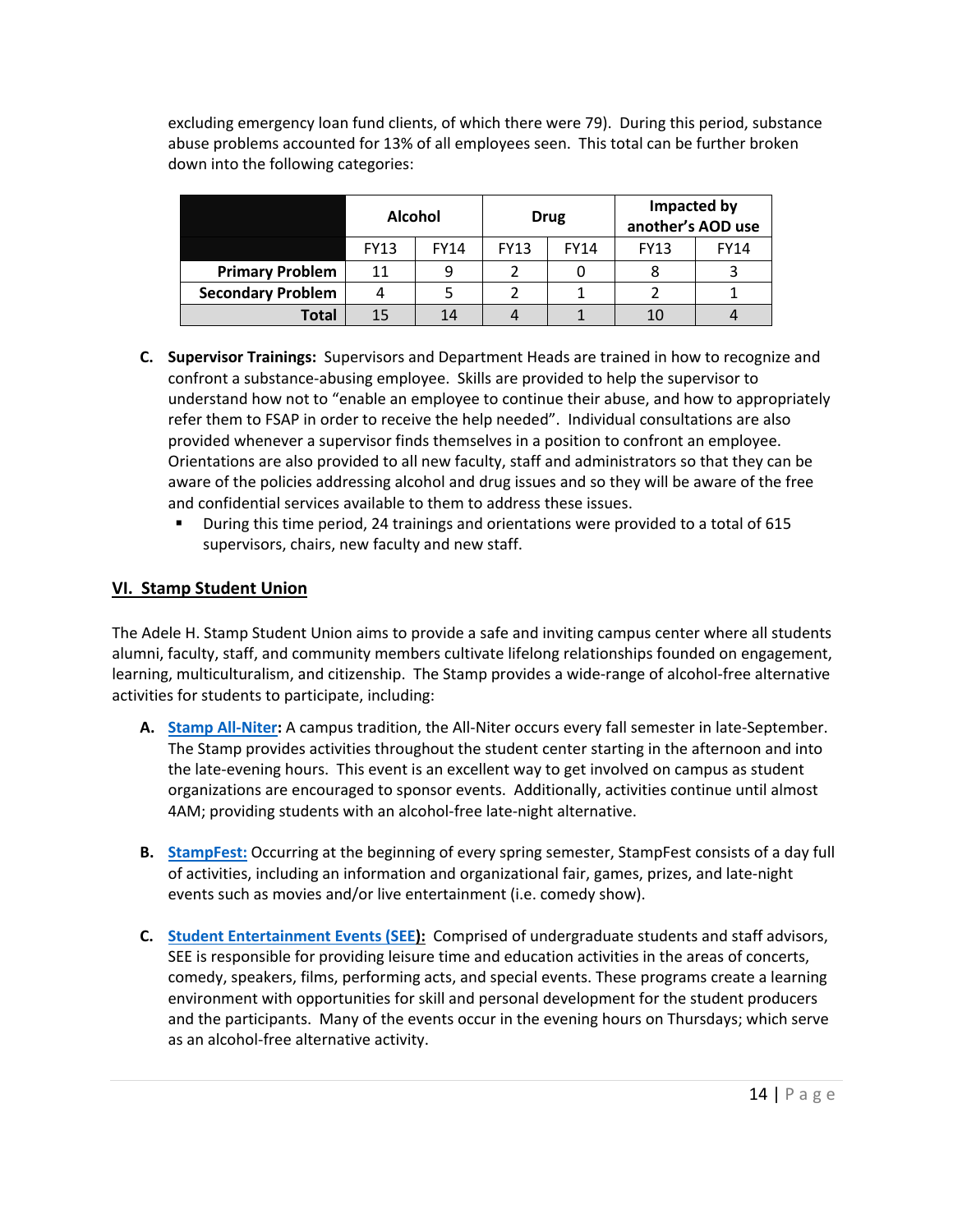**D. [TerpZone:](http://thestamp.umd.edu/terpzone)** Located on the ground floor of the Stamp Student Union, TerpZone aims to provide services and a facility to support the social, educational, and recreational mission of Stamp – Center for Campus Life. As such, the TerpZone encourages our community not only to utilize its services and facility in support of recreational goals, but also to expand upon their social engagements through involvement in leisurely competitive and non-competitive activities. TerpZone remains open into the late-evening hours and provides students with several alcoholfree activities; such as video games, arcade games, cosmic bowling, billiards, and more. TerpZone provides students with a place to socialize and gather that does not revolve around alcohol.

# **VII. University Health Center – Health Promotion**

The Health Promotion Department aims to increase knowledge of personal and community wellness; to facilitate the adoption and maintenance of positive health behaviors and wellness practices; to collaborate with Health Center staff in the delivery of client education services; to increase awareness of Health Center programs and services; and to provide experiential opportunities for peer educators, interns, and other students interested in health related professions. Topic areas of focus within the unit include sexual health education, general health and well-being, nutrition, mediation, smoking cessation, and alcohol and other drug education.

Programs related directly to alcohol and other drug education include:

- **A. Alcohol Coalition:** The Alcohol Coalition meets 5-6 times per year to review and discuss campus policies, programs, and services related to alcohol education and prevention on campus. Meetings include updates on campus initiatives, presentation of current research, and discussion of areas of interest/concern as it relates to alcohol on campus. Department representation includes the Vice President of Student Affairs Office, Department of Resident Life, Department of Fraternity and Sorority Life, Office of Rights and Responsibilities, University of Maryland Public Safety, University Health Center, etc.
- **B. AlcoholEdu:** A web-based course that helps students make safer, healthier decisions about alcohol use. AlcoholEdu was first implemented at the University of Maryland in 2005 at the recommendation of the Alcohol Task Force and the university has continued to utilize this program for all incoming first-year students. For the Fall 2013 implementation, a UMD Welcome Video was created, policies were updated, and events and resources unique to the UMD campus were added to the program to help personalize the experience for students.
	- Completion Rate Fall 2012 92% (4,598 students assigned)
	- Completion Rate Fall 2013 99% (4,823 students assigned)
- **D. Campus Alcohol Programs Coordinator:** The Alcohol Programs coordinator oversees the CHOICES peer education program, the implementation of AlcoholEdu, and develops alcohol and other drug education initiatives. Additionally, the coordinator collaborates with various departments campus-wide to assist with education and awareness efforts. The position had been vacant since March 2013 and responsibilities were maintained by the Assistant Director of Health Promotion; however, a new coordinator was hired in June 2014.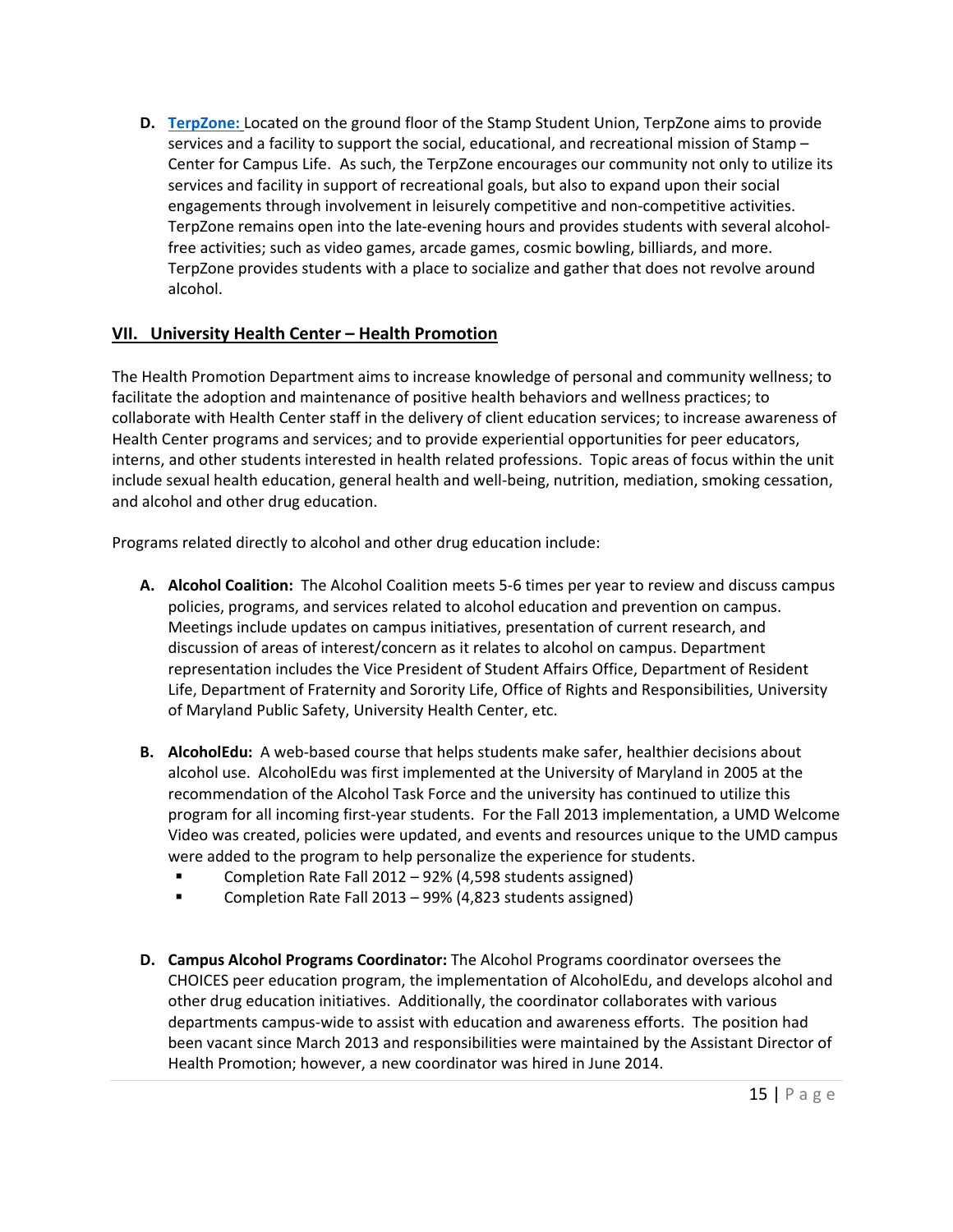- **E. CHOICES Peer Education Program:** The CHOICES (Choosing Healthy Options in the College Environment Safely) peer education program covers topics that include high risk alcohol use, drug use, low-risk decision making, warning signs of alcohol and drug abuse, warning signs of alcohol poisoning, information on how to help a friend with alcohol poisoning, alcohol and sex, current drugs trends on campus, and resources for seeking help for family, friends, or for one's self. The peer education program is designed to provide this information in a non-biased, nonjudgmental way. Students who participate in the program receive 3 academic credits for a one year commitment.
- **F. National Collegiate Alcohol Awareness Week 2013:** National Collegiate Alcohol Awareness Week was held for the first time in several years. With the assistance of the peer educators, the event was held on the front lawn of the Health Center during Homecoming. Activities, educational materials, and food were provided with grant money from the NCAA. Over 400 students attended the event.
- **G. National College Health Assessment:** The NCHA survey is administered every 2-3 years through the direction of the Assistant Director of Health Promotion. In addition to alcohol and other drugs, the survey measures student behavior in the areas of sexual health, nutrition, and general health and well-being. This information is used to track campus trends and behavior change. The results of the survey help to plan and implement alcohol and other drug prevention efforts.
- **H. NCAA CHOICES Grant:** During the Fall 2013 semester, 19 of the 20 athletic teams participated in a one-hour presentation on alcohol and other drugs education. Since many of the teams received a similar presentation the previous academic year, a sexual health component was added to provide new information. Additionally, representatives from the Interfraternity Council and the Panhellenic Council participated in the program. University representatives also attended the APPLE conference in January 2013. The funding period for the grant reached a close on June 30, 2013.

As a result of the partnership formed with Department of Intercollegiate Athletics and in an effort to continue working together to enhance the student athlete experience, a Student Athlete Mentor (SAM) Program was developed. The baseline data collected through the presentations will be used to evaluate behavior change over time and hopefully show that the SAM Program has had an influence on students' decisions regarding substance use. Plans to implement the SAM Program are underway for Fall 2013.

- **I. Smoking Cessation Program:** The Smoking Cessation program is a free service provided by the University Health Center to the campus community. The smoking cessation counselor is available for both individual and group counseling. The program offers CO screenings, stress reducing techniques, coaching and support, NRT products such as the gum and patch along with the option of five acupuncture treatments to support quitting the use of tobacco. The program works with the UHC Pharmacy who makes NRT products available for clients.
	- **2012-2013: 32 clients (116 visits)**
	- **2013-2014: 35 clients (106 visits)**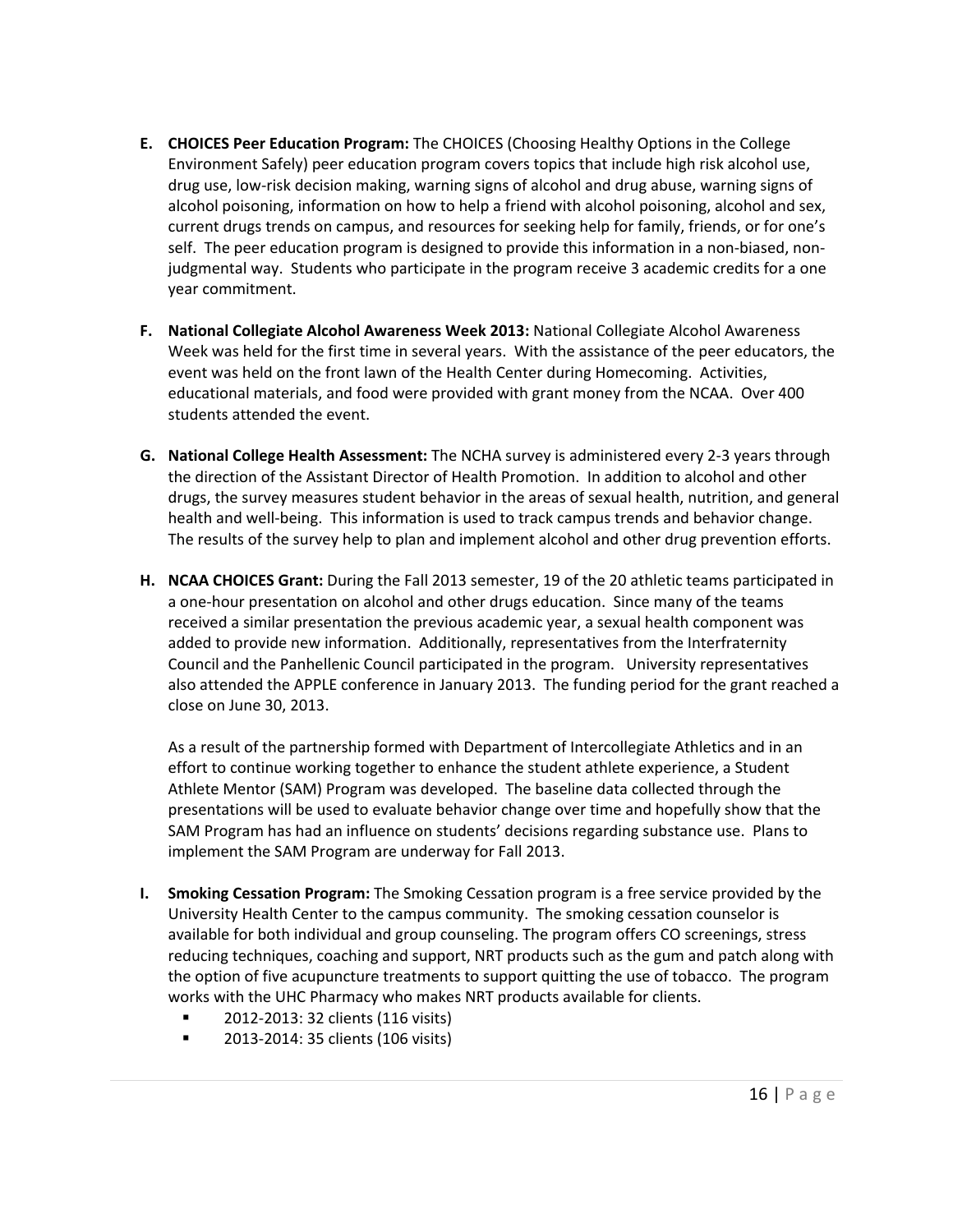**J. Student Health Advisory Committee (SHAC):** The Student Health Advisory Committee (SHAC) acts as a student voice to the University Health Center staff and administration. SHAC members participate in a variety of UHC committees and plan health related events for the campus community. In partnership with the Smoking Cessation Program, SHAC planned and implemented the Great American Smoke Out event on campus for the reporting years.

# **VIII. University Health Center – Substance Use Intervention and Treatment**

The Substance Use Intervention and Treatment (SUIT) Office is located in the University Health Center and provides comprehensive assessment of alcohol and other drug use and related concerns. The counseling approach relies heavily on Motivational Interviewing; a collaborative, client-centered approach to help students consider positive alternatives. All treatment is individualized and determined by a member of the SUIT counseling team.

- In 2012-2013, the SUIT office had 762 counseling appointments.
- In 2013-2014, the SUIT office had 627 counseling appointments.

In addition to assessment and referral services, substance use counseling, and co-occurring disorders counseling; programs and interventions provided by SUIT include:

- **A. Athlete Intervention Program**: SUIT provides counseling to student-athletes who fail their drug tests or whose use is of concern to athletic staff. These athletes are seen for a minimum of five sessions and attend a minimum of three 12-Step meetings.
	- **2012-2013: 19 students seen by SUIT team**
	- **2013-2014: 11 students seen by SUIT team**
- **B. Drug Testing Program:** The Drug Testing Program is responsible for the ongoing random testing for CDL employees and the Office of Student Conduct. This program operates under drug testing policies established by these departments and agreed to by the students and employees who participate in these programs. Drug testing services are also made available to the student population was well to the local community. \* Reduction in the number of drug tests administered is a result of changes in student policies.
	- **2012-2013: 755 drug tests administered**
	- **2013-2014: 500 drug tests administered**
- **C. DUI/DWI Intervention Program**: The DUI/DWI program was initially intended for students who have been arrested and/or convicted of a Driving While Impaired (DWI) or Driving Under the Influence (DUI) charge. The program is being reduced, due to limited need and intensity of staff time required to facilitate the program. In 2013-2014, 9 students contacted the SUIT office for an intake.
	- For the 2014-2015 academic year, this program will be reduced to the DUI Level 1 (12 hour) program only; with consideration of discontinuing the program starting in 2015- 2016.
- **D. Healthy TERPS: Targeting Early Intervention High-Risk Participating Students:** Developed under the auspices of a United States Department of Education grant, the Healthy TERPS (HT) program provides brief motivational interventions (BMI) for first time violators of the alcohol policy (not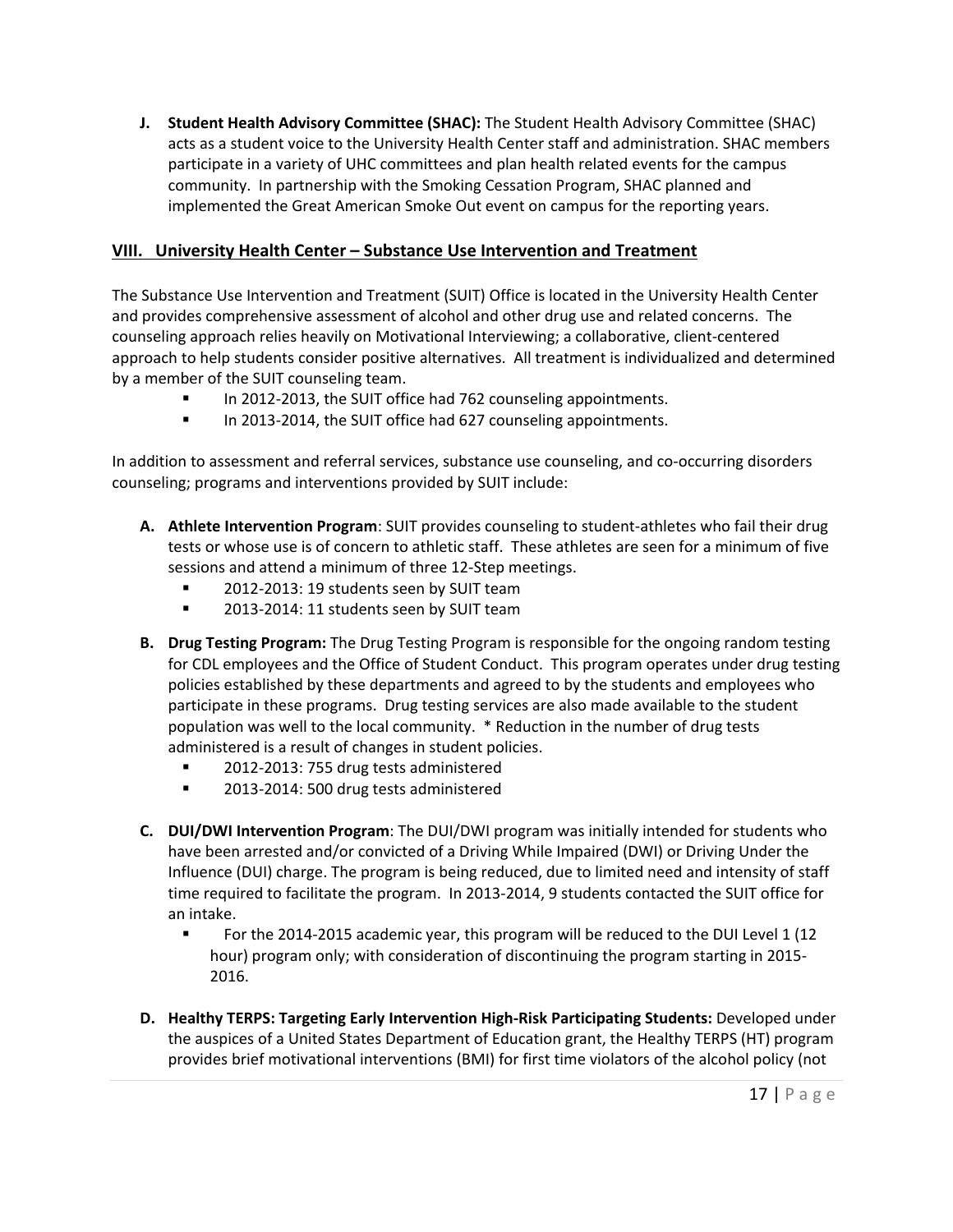those with alcohol citations or those that have been transported to the hospital). Most of these students are referred from Resident Life, with some students referred from the Office of Student Conduct, the Department of Intercollegiate Athletics, and the University Health Center.

- Number of students seen in 2012-2013: 194
- Number of students seem in 2013-2014: 176
- **E. Marijuana 101 follow-up Program**: The Marijuana 101 follow-up Program was created in response to the Office of Student Conduct (OSC) and Rights and Responsibilities (RR) change in sanctions for students found responsible for simple possession of marijuana or paraphernalia. As opposed to completing up to two years of drug tests, completing a full intake assessment and/or class provided by SUIT, and/or suspension or termination of the housing contract; students will now complete Marijuana 101 (provided by 3rd Millennium Classroom online at the cost of \$35 per student) and a facilitated, motivational interviewing based conversation with a SUIT team member. This includes brief assessment. Initial risk factor results show that 58% of these students would have been referred into more intensive programs, including classes featuring Motivational Interviewing for groups. Progress on this program is still being discussed between SUIT, OSC, and RR.
	- 2013-2014: 69 students completed the Marijuana 101 program
- **F. Outpatient Counseling Program:** Established to provide chemically dependent UMD students with an alternative to community-based treatment programs that provide less of a specific support that college students require to establish lasting recovery programs. Program provides clients who are coping with substance abuse or dependence with accessible medical exams, psychiatric evaluation, nutritional counseling, and complementary medicine such as acupuncture, massage, mediation and stress management, in accordance with each student's needs.
- **G. Substance Abuse Intervention Program (SAIP):** Designed as an early intervention program for students found to be in violation of campus judicial policy, the Substance Abuse Intervention Program (SAIP) has grown to include those students identified by community agencies, including court-based diversion programs as potentially having a problem with alcohol or other drugs. Prior to entering SAIP, each of these students is given a thorough evaluation. After the intake, students are directed to one of two programs. In some instances, students are asked to complete SAIP I, consisting of a web-based intervention entitled e-CHUG, **E**lectronic **Ch**eck-**U**p to **G**o, and an exit interview (where personalized output summaries are reviewed). Students directed to SAIP II complete the above; attend a 3-session group or additional counseling sessions, and/or 12-Step meetings. At any point in the process, students that appear to be experiencing significant problems associated with their other drug or alcohol use or mental health concerns are given an opportunity for counseling or customized referrals.
	- 2012 -2013: Number of students who
		- o Completed an Intake Session: 317
		- o Completed and Exit Session: 221
		- o Attended a Class Session: 253
	- 2013 -2014: Number of students who
		- o Completed an Intake Session: 298
		- o Completed and Exit Session: 168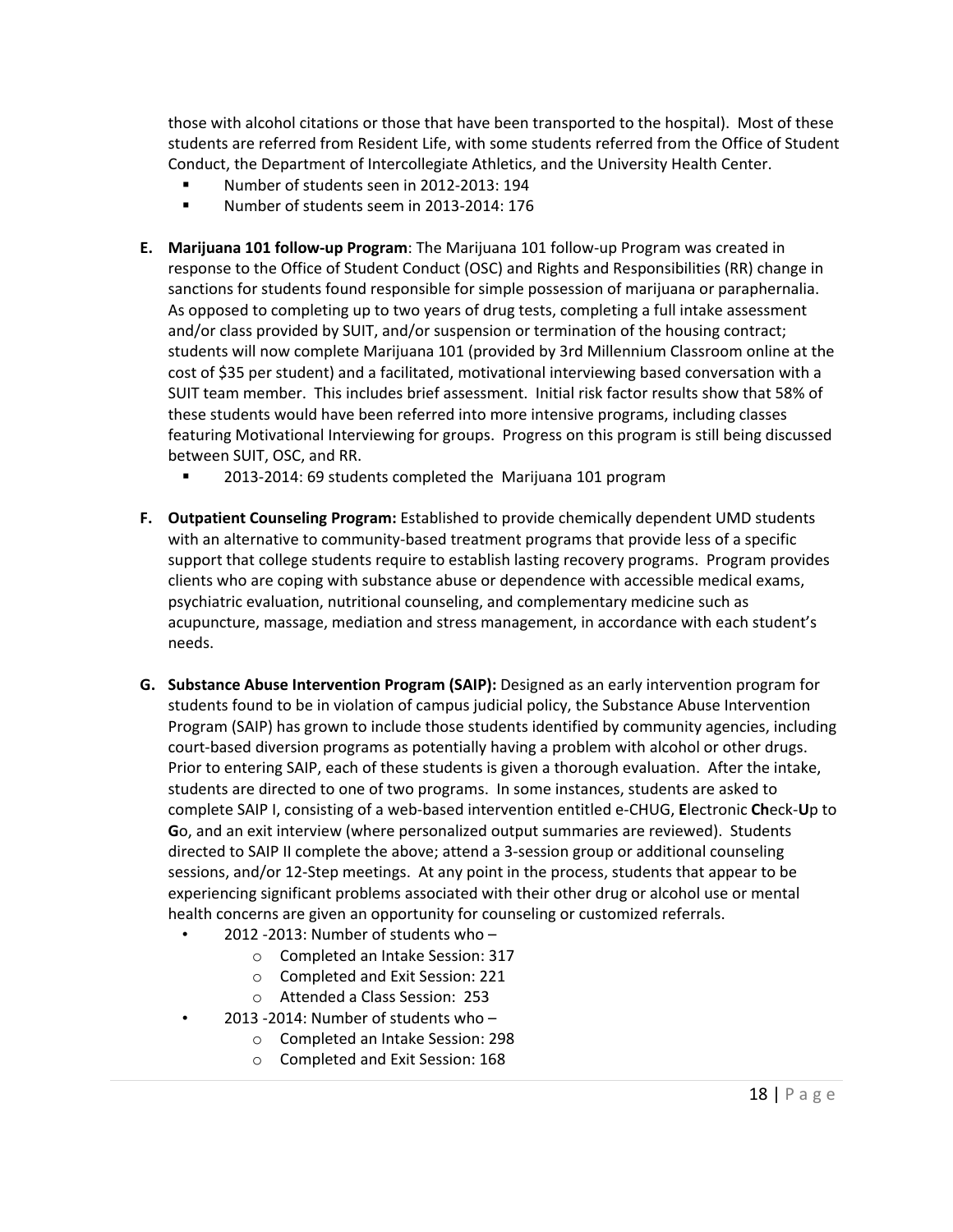o Attended a Class Session: 198

**Appendix 1** – Employee Annual Distribution Alcohol and Other Drug Policy and Resource Information

Document can be found online a[t http://www.umd.edu/pdfs/edaap09.pdf.](http://www.umd.edu/pdfs/edaap09.pdf)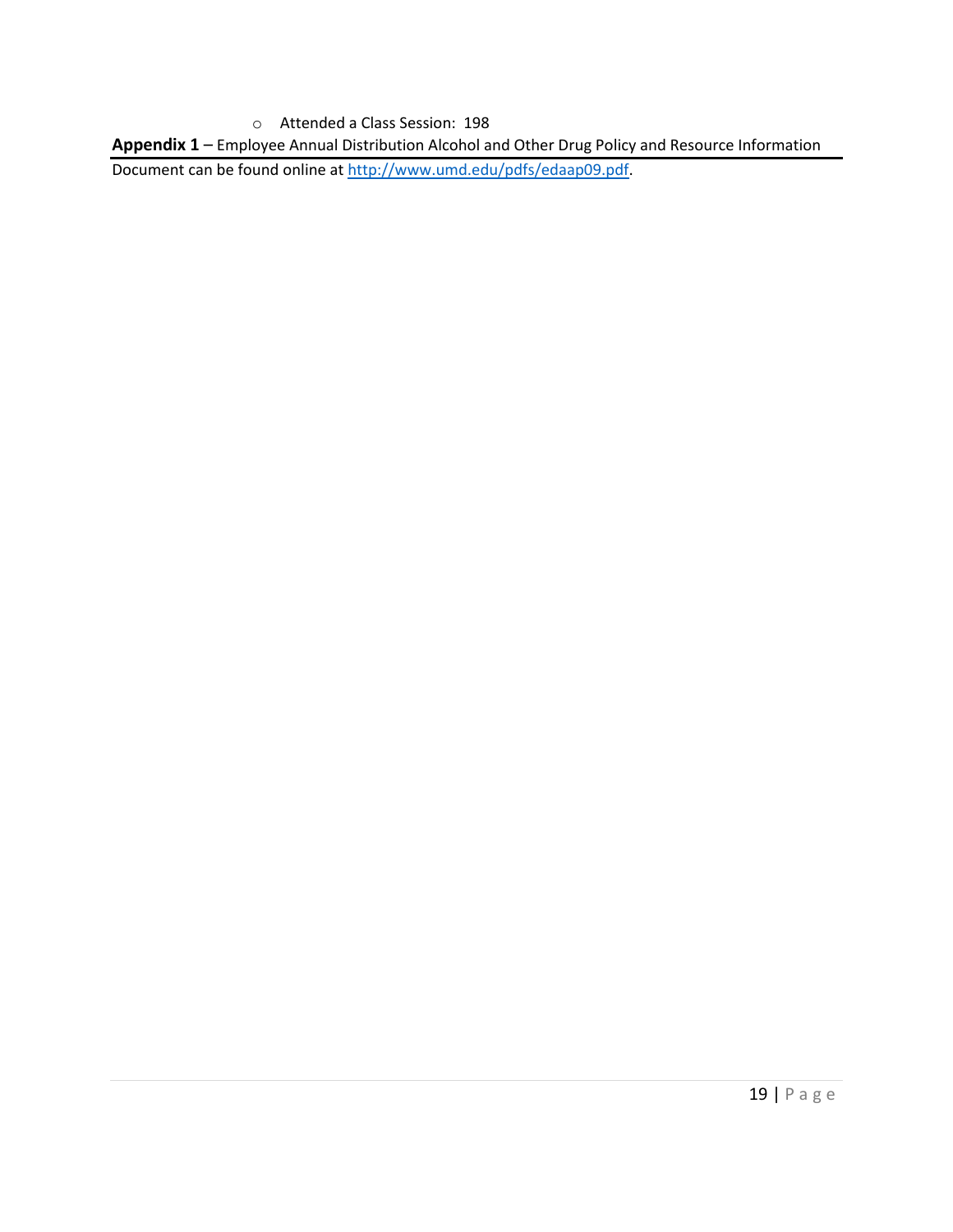

# **EMPLOYEE DRUG AND ALCOHOL ABUSE POLICY**

The University of Maryland is dedicated to the pursuit and dissemination of knowledge. The illegal or abusive use of drugs or alcohol by members of the campus community jeopardizes the safety of the individual and the campus community, and is inimical to the academic learning process. The University is therefore committed to having a campus that is free of the illegal or abusive use of drugs and alcohol. In keeping with this commitment, it is the policy of the University that the illegal or abusive use of drugs or alcohol is prohibited on University property or as part of University activities. The University will not hire anyone who is known currently to abuse drugs or alcohol.

In order to inform all University employees of their responsibilities under this policy, and to meet the University's responsibilities as set forth in the Drug-Free Schools and Communities Act Amendments and the Maryland Higher Education Commission's Policies Concerning Drug and Alcohol Abuse Control, the following information is provided:

- I. Prohibited conduct.
- II. Disciplinary sanctions that the University will impose on employees.
- III. Applicable legal sanctions under federal, state and local laws.
- IV. Health risks associated with the use of illegal drugs and the abuse of alcohol.
- V. Drug and alcohol counseling, treatment and rehabilitation programs available on campus.

### **I. PROHIBITED CONDUCT**

The following policies and rules are consistent with those mandated under the Federal Drug Free Workplace Act of 1988, and the State of Maryland Substance Abuse Policy.

- (1) All employees in the workplace must be capable of performing their duties.
- (2) Employees are prohibited from:
	- (a) Abusing alcohol or drugs;
	- (b) Committing a controlled dangerous substance offense;
	- (c) Committing an alcohol driving offense;
	- (d) Working under the influence of alcohol;
	- (e) Working under the inappropriate influence of prescription drugs or over-the-counter drugs;
	- (f) Working under the influence of a controlled dangerous substance.
- (3) When the University learns or, based on observation or reliable information, suspects that an employee has committed a controlled dangerous substance or alcohol offense at the workplace, the University shall refer the matter to an appropriate law enforcement authority for further investigation and prosecution.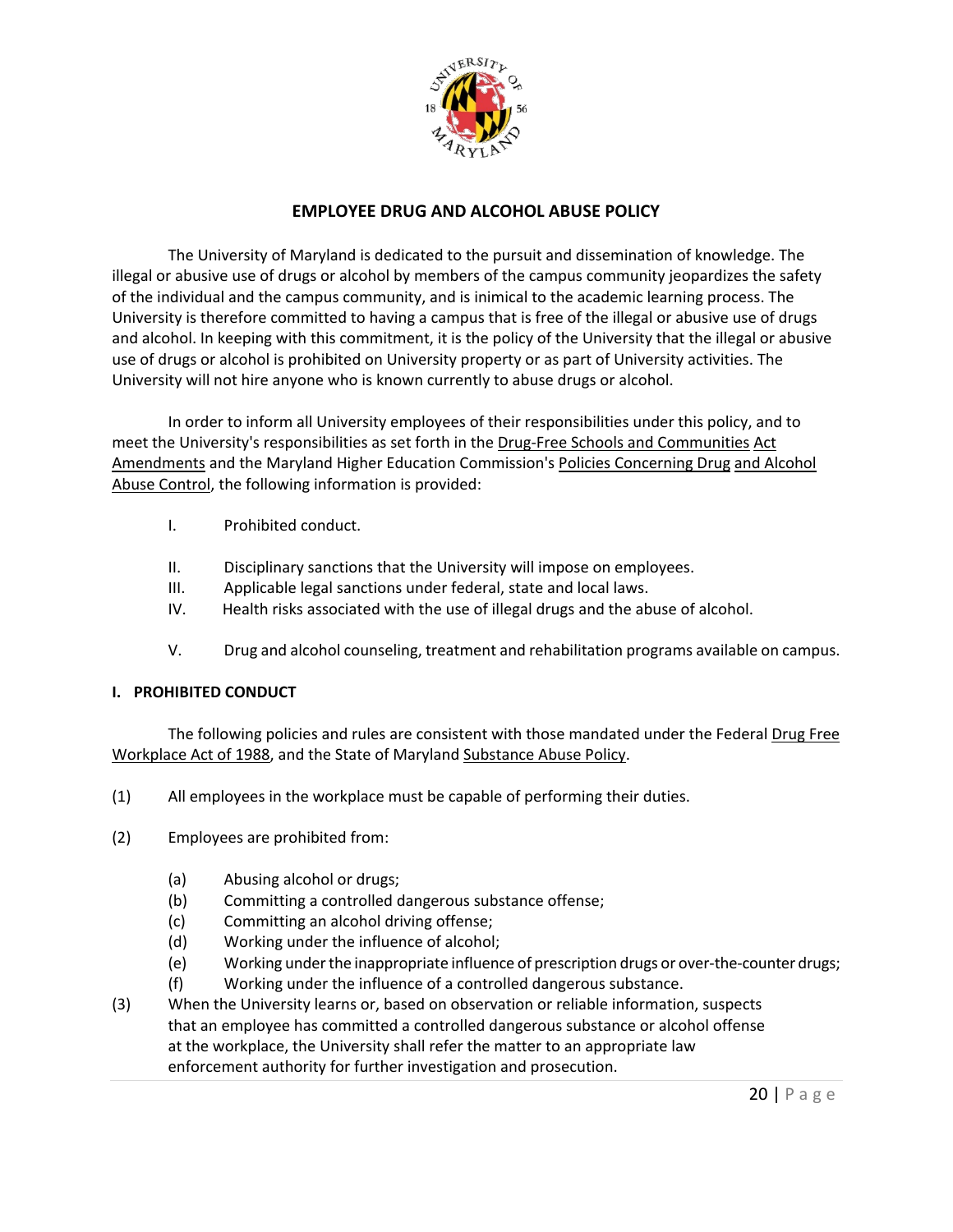- (4) All employees shall cooperate fully with law enforcement authorities in the investigation and prosecution of suspected criminal violations.
- (5) An employee charged with an alcohol driving offense or a controlled dangerous substance offense shall report a finding of guilty, an acceptance of a plea of nolo contendere, or a probation before judgment to his or her supervisor within 5 work days.
- (6) The supervisor shall report the final conviction of an alcohol driving offense or a controlled dangerous substance offense immediately to the Director of University Human Resources, and in the case of a controlled dangerous substance offense only, to the Director of the Office of Research Administration and Advancement ("ORAA"). In the event it is determined by the University that an employee convicted of a controlled dangerous substance offense which occurred in the workplace was employed in the performance of a federal contract or grant, the Director of ORAA shall notify the sponsoring federal agency within 10 days of receiving notice from the employee or otherwise receiving actual notice thereof.

"Controlled substances" and "illegal drugs" prohibited under this policy are those set forth in Md. Ann. Code Criminal Art., Sections 5-401 through 5-406. "Sensitive employee" means an employee whose classification or position has been designated sensitive by the University. "Sensitive employees" include, but are not limited to, campus police officers and employees whose job duties require them to have a Commercial Driver's License.

### **II. ALCOHOLIC BEVERAGES ON UNIVERSITY PREMISES**

The Stamp Student Union and Campus Programs' Alcohol Policy, found in their Event Management Handbook, controls the use, possession or distribution of alcohol by employees on University premises at University sponsored activities. This policy prohibits the possession or use of alcohol by any person under the age of 21 or the furnishing of alcohol to a person known to be under the age of 21. Alcoholic beverages otherwise may not be possessed, consumed or distributed by employees at University sponsored events occurring on University premises for which a state or local alcohol license is required, unless the sponsor of the event has complied with the Stamp Student Union and Campus Programs' Alcohol Policy guidelines and has obtained advance written approval from the Campus Reservations Office. Copies of the Handbook are available from the Campus Reservations Office in 1133 Stamp Student Union, and at http://www.union.umd.edu/reservations/handbook.shtml. Questions about state and local alcohol license requirements may be directed to the Campus Legal Office at 405-4945.

# **III. POLICY ON POSSESSION OR USE OF COMMON CONTAINERS OF ALCOHOL**

# (1) Prohibited Conduct

The University prohibits the possession or use of kegs, beer balls, punch bowls, and other common containers of alcoholic beverages of a similar nature on University property, except for possession and use resulting from licensed purchases by the University's Department of Dining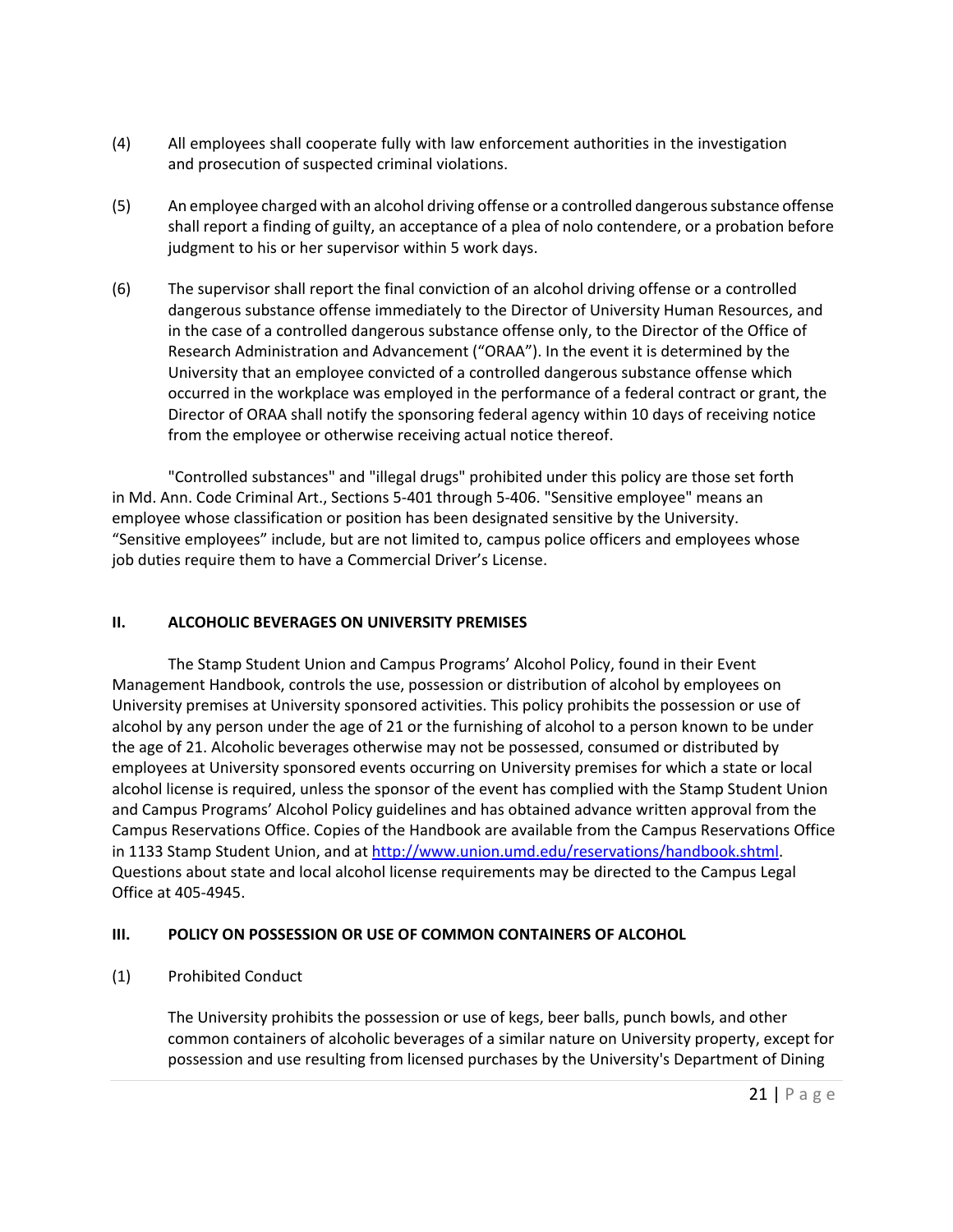Services.

(2) Disciplinary Sanctions

The University may take appropriate legal action, including but not limited to issuance of no access citations or institution of trespass proceedings against any individual found in violation of this policy. If the individual is a student or an employee of the University, additional administrative penalties may also be taken.

### **IV. DISCIPLINARY SANCTIONS THAT THE UNIVERSITY WILL IMPOSE ON EMPLOYEES**

- (1) The first time a sensitive employee is convicted of an at-the-workplace alcohol driving offense, or found under the influence of alcohol while at-the-workplace, the employee shall be suspended for 15 days and required to successfully participate in an alcohol treatment program designated by the University's Faculty/Staff Assistance Program ("FSAP").
- (2) A sensitive employee convicted of an off-the-workplace alcohol driving offense, and a nonsensitive employee convicted of any alcohol driving offense shall:
	- (a) On the first conviction be referred to the FSAP, and in addition, be subject to any other appropriate disciplinary actions;
	- (b) On the second conviction, at a minimum, be suspended for at least 5 days, be referred to the FSAP, be required to participate successfully in a treatment program, and in addition, be subject to any other appropriate disciplinary actions, up to and including termination;
	- (c) On the third conviction, be terminated.
- (3) A sensitive employee convicted of any controlled dangerous substance offense shall be terminated.
- (4) A sensitive employee who tests positive for a controlled dangerous substance as a result of a random drug test shall be suspended for 15 work days and be required to successfully participate in a drug treatment program designated by the FSAP.
- (5) A sensitive employee who abuses a legally prescribed drug or an over-the-counter drug shall, on the first offense:
	- (a) Be suspended for 5 work days; and Be required to participate successfully in a drug treatment program designated by the FSAP.
- (6) **General Sanctions.** Any employee found to be in violation of any of the provisions of this policy shall be subject to disciplinary action under applicable University personnel policies and applicable penalties contained in the Annotated Code of Maryland, State Personnel and Pensions Article. Disciplinary action includes sanctions up to and including termination. As a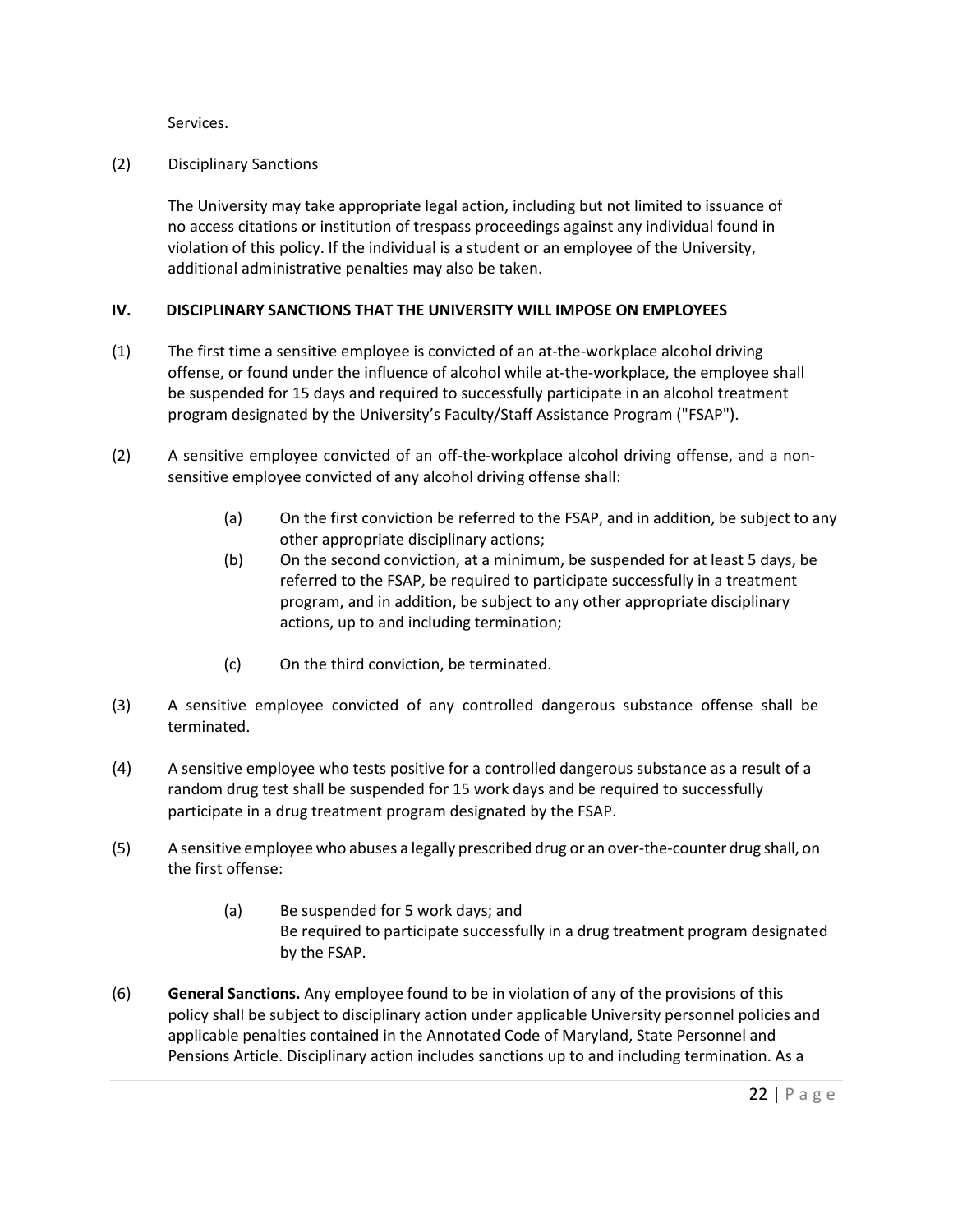condition of continued employment, the University may require an employee to successfully participate in a drug or alcohol abuse assistance or rehabilitation program.

### **V. LEGAL SANCTIONS UNDER FEDERAL, STATE AND LOCAL LAWS RELATING TO ALCOHOL AND DRUG USE**

Employees at the University of Maryland are subject to federal, state, and local laws for the possession and distribution of illegal drugs.

Federal law states that it is unlawful to possess a controlled substance, including marijuana, cocaine, LSD, PCP, heroin, designer drugs, etc. $1$  If the substance is cocaine, or contains a cocaine base, the penalty for simple possession is a fine and/or imprisonment from 5 to 20 years. In February 2000, a law was enacted to categorize gamma hydroxybutyrate (GHB), better known as the "date rape drug," like heroin or cocaine. This means that anyone possessing, manufacturing or distributing GHB may face up to a 20-year penalty. For other illegal drugs, the penalty for simple possession is a fine of at least \$1000 and/or imprisonment up to 3 years. The penalties increase if the possession includes intent to manufacture, distribute, or dispense a controlled substance, especially if done near a public or private elementary, vocational, or secondary school or a public or private college or university. Additionally, any person who violates this law shall be liable for an amount up to \$10,000 in civil penalties.

In addition to Federal laws, the State of Maryland has its own laws dealing with distribution, manufacturing, and possession of controlled substances. For instance, any person who unlawfully manufactures or distributes any narcotic drug may be fined up to \$25,000 and may be imprisoned for up to 20 years for a first offense.<sup>2</sup>

University employees are subject to state and local laws for drinking and obtaining alcohol. It is illegal in Maryland for any person under 21 to drink alcohol.<sup>3</sup> It is also illegal for a person under 21 to falsify or misrepresent his or her age to obtain alcohol, or to possess alcoholic

beverages with the intent to consume them.4 It is also illegal in most situations to furnish alcohol to a person under 21.<sup>5</sup> The penalty is a fine of up to \$500 for a first offense, and up to \$1000 for repeat offenses.

In addition, state law dictates that it is illegal to possess alcohol in an open container in any parking lot of any shopping center or retail store, unless given permission by the owner. The penalty is a fine of up to \$100.<sup>6</sup> It is also illegal to consume alcohol on any public property or highway, unless authorized by the governmental entity which has jurisdiction over the property, with penalties including a fine of up to \$100.7

Employees are also subject to state and local laws governing drinking and driving. A person may not drive or attempt to drive under the influence of alcohol or under the influence of alcohol per se. $8$ Individuals under 21 with a blood alcohol level ("B.A.L.") of only .02 (approximately 1 drink) will be charged with a violation of a restricted license and result in suspended license until the age of  $21<sup>9</sup>$  A person with a B.A.L. of 0.08 will be presumed to be driving under the influence of alcohol.<sup>10</sup> Also, an individual with a B.A.L. of 0.08 or more shall be determined to be "under the influence of alcohol per se."<sup>11</sup> It is also unlawful to drive while impaired by any Controlled Dangerous Substances whether or not they are illicit (prescribed or unlawfully obtained).<sup>12</sup> A person can still be charged with these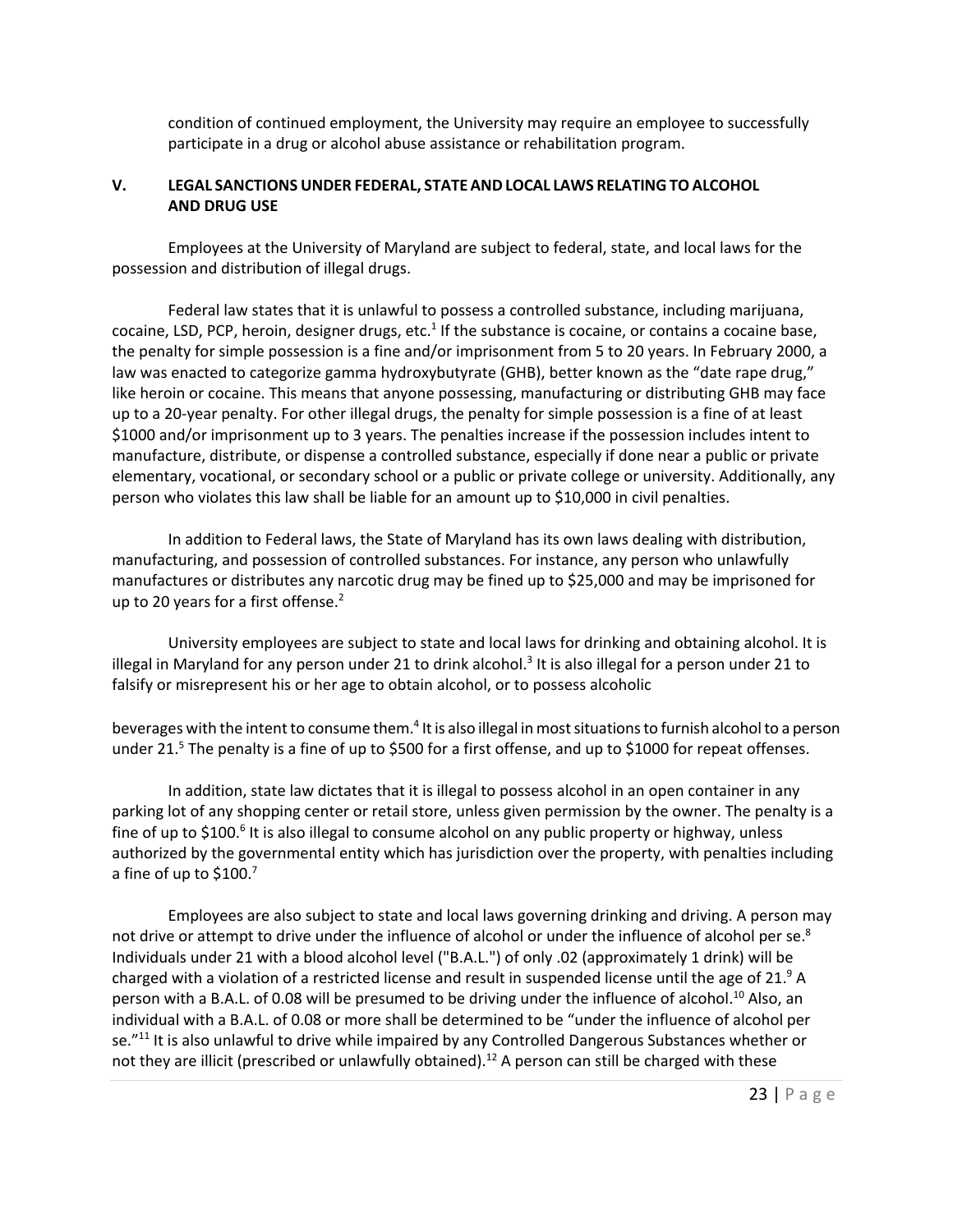violations even though they possess a driver's license from another state.

1 Federal Law Title 21 USC, Sections 841 and 844 to 845 <sup>2</sup>Md. Ann. Code Criminal Art., Section 5-608 3 Md. Ann. Code Criminal Art., Section 10-114

\_\_\_\_\_\_\_\_\_\_\_\_\_\_\_\_\_\_\_\_\_\_\_\_\_\_\_\_\_\_\_\_\_\_\_\_

### **VI. HEALTH RISKS**

Substance abuse, that is abuse of alcohol and drugs, is now recognized as the number one public health problem in the United States. Approximately 30% of all admissions to general hospitals and 50% to psychiatric hospitals have detectable substance abuse. Substance abuse accounts for approximately 150,000 deaths annually. This includes deaths from stroke, diseases of the heart and liver, and all alcohol and drug related suicides, homicides, and accidents. Early detection can minimize or prevent the devastating consequences of substance abuse.

### **VII. DRUG AND ALCOHOL PROGRAMS AVAILABLE ON CAMPUS**

### **The Faculty/Staff Assistance Program (FSAP)**

This FSAP is a free and confidential assessment, referral, and short-term counseling service available to all campus employees. Alcohol and drug problems represent 30-50% of the employees utilizing this service. Other problem areas addressed include: family, marital, mental health, financial, legal, job, and many others. A professional assessment is conducted and referrals will be made to reputable community resources that are financially and geographically feasible, and that will not interfere with the employee's work schedule. In appropriate situations, short-term counseling is provided instead of a referral. Campus employees who are concerned about a family member, friends, or colleague with a possible substance abuse problem are also encouraged to contact this program. Appointments can be made by calling 314-8170.

### **Alcohol/DWI Programs**

The Department of Public Safety, in cooperation with other campus offices, provides educational programs to the University community on the effects of alcohol on the body and the consequences of Driving Under the Influence ("DUI") and Driving While Impaired ("DWI"). For specific information on presentations available, contact the Department of Public Safety at 405-3555. These presentations are available to any group or organization.

### **Counseling Center**

The Counseling Services Division of the Counseling Center offers up to three interviews of initial consultation with faculty and staff. Referral resources in the community are discussed when further counseling is appropriate. For appointments call 314-7651.

### **Responsible Administrative Office**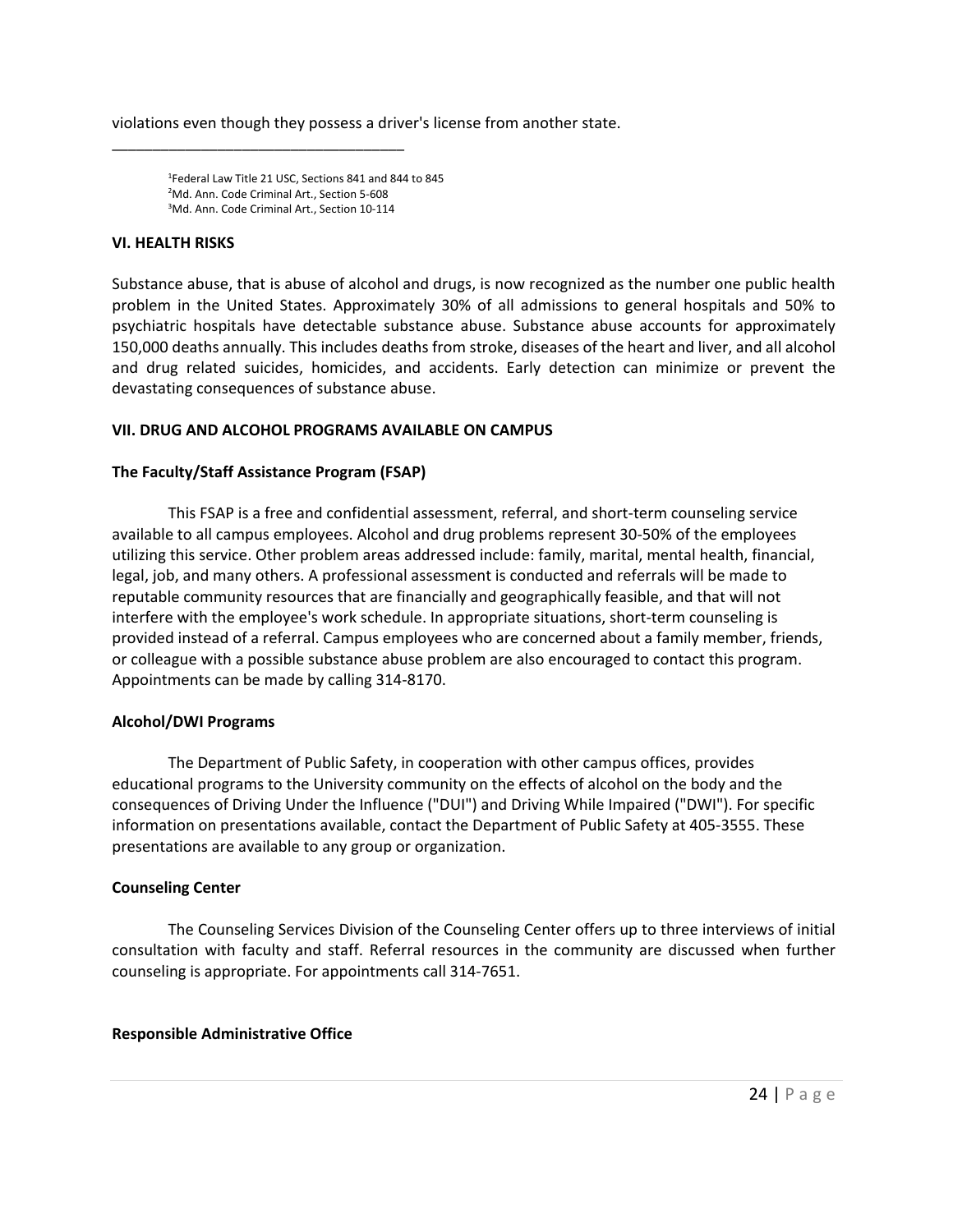The Department of University Human Resources shall be responsible for overseeing all actions and programs relating to this policy. The Director of University Human Resources shall conduct a biennial review of the policy and its implementation to determine its effectiveness, make necessary changes and ensure that disciplinary sanctions are consistently enforced.

- 4 Md. Ann. Code Criminal Art., Section 10-113 5 Md. Ann. Code Criminal Art., Section 10-117 6 Md. Ann. Code Art. 2B, Section 19-204 7 Md. Ann. Code Art. 2B, Sections 19-202 and 19-204
- 8 Md. Ann. Code Transportation Art., Section 21-902

\_\_\_\_\_\_\_\_\_\_\_\_\_\_\_\_\_\_\_\_\_\_\_\_\_\_\_\_\_\_\_\_\_\_\_\_\_\_\_\_\_\_\_\_

- 9 Md. Ann. Code Transportation Art., Sections 16-113(b)
- $10$ Md. Ann. Code Courts and Judicial Proceedings Art., Section 10-307(g)
- 11Md. Ann. Code Transportation Art., Section 11-174.1
- 12Md. Ann. Code Transportation Art., Sections 21-902(c)(d)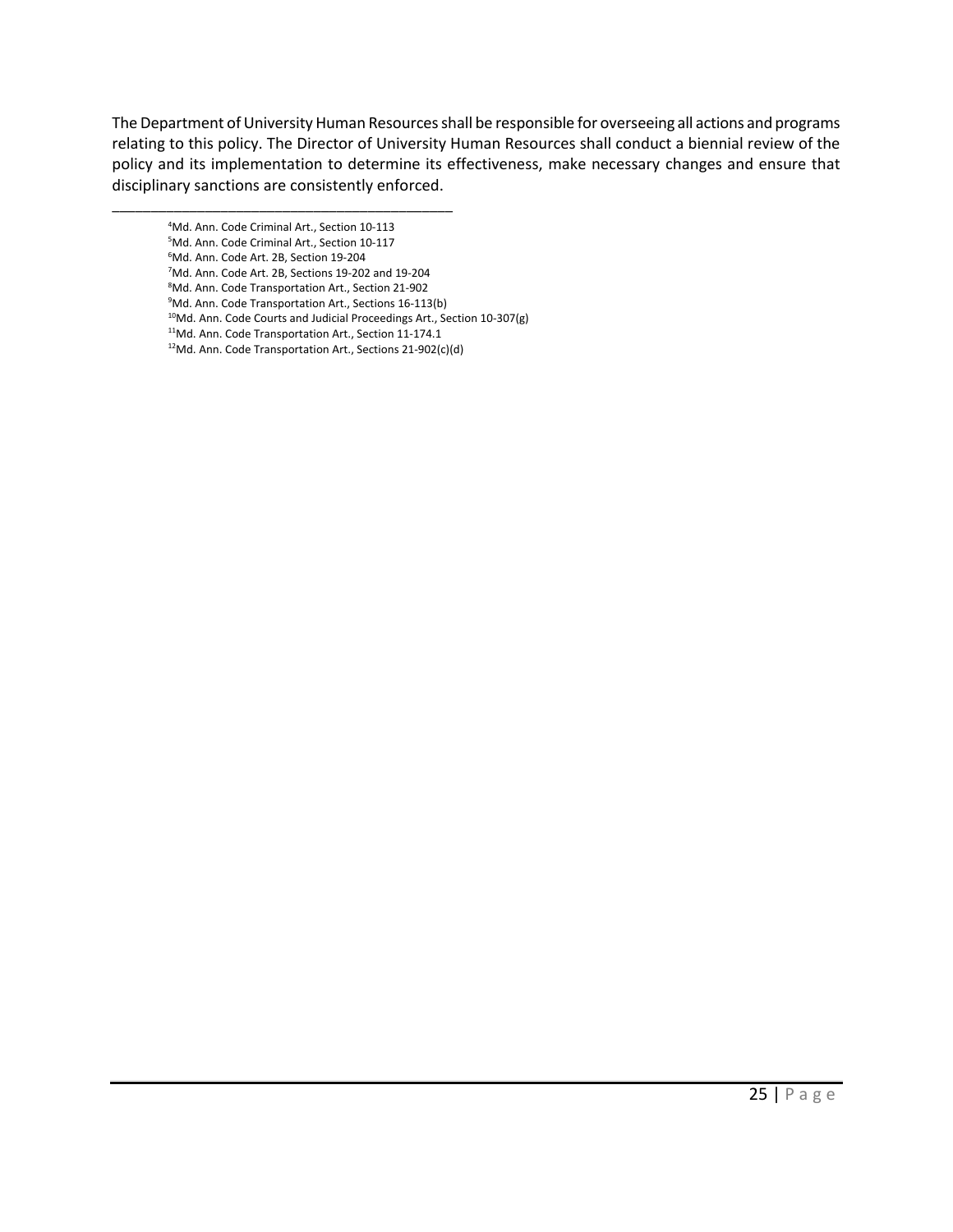**Appendix 2** – Student Annual Distribution Alcohol and Other Drug Policy and Resource Information

Document can be found online at

[http://www.health.umd.edu/sites/default/files/AOD%20Policy%20And%20Resource%20Guide%202014-](http://www.health.umd.edu/sites/default/files/AOD%20Policy%20And%20Resource%20Guide%202014-2015.pdf) [2015.pdf](http://www.health.umd.edu/sites/default/files/AOD%20Policy%20And%20Resource%20Guide%202014-2015.pdf)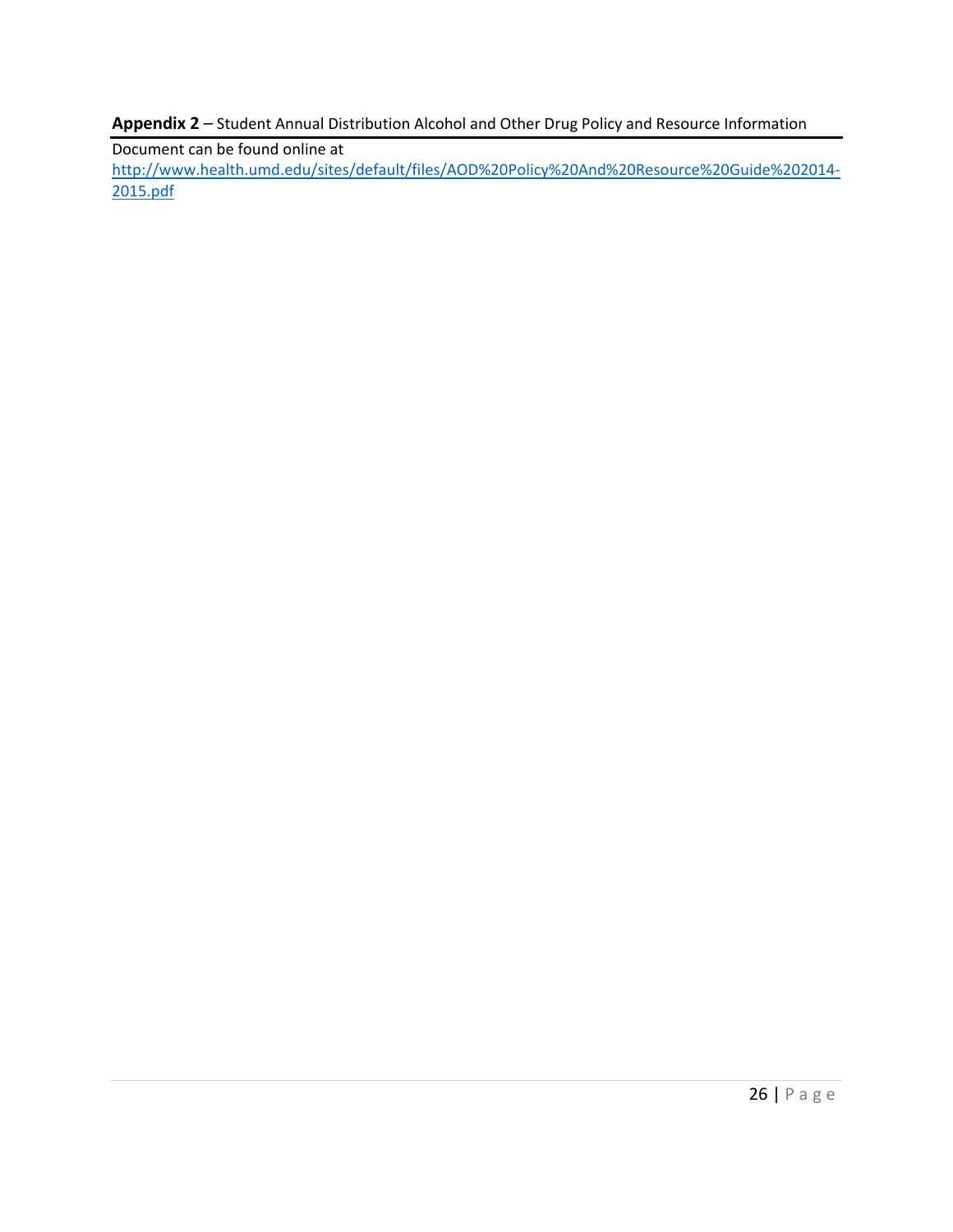# **STUDENT ALCOHOL AND OTHER DRUG POLICY AND RESOURCE GUIDE**

# **STUDENT ALCOHOL AND OTHER DRUG ABUSE POLICY**

The University of Maryland, College Park is dedicated to the pursuit and dissemination of knowledge. The illegal or abusive use of alcohol or other drugs by members of the campus community jeopardizes the safety of the individual and the campus community, and is inimicable to the academic learning process. The University of Maryland is therefore committed to having a campus that is free of the illegal or abusive use of alcohol or other drugs. In keeping with this commitment, it is the policy of the university that the illegal or abusive use of alcohol or other drugs is prohibited on or off university property or as part of university sponsored activities. Violation of the alcohol and other drug policies may result in university disciplinary action, as provided in the Code of Student Conduct.

# **ALCO HO L PO LICIES**

**The Code of Student Conduct** prohibits use or possession of any alcoholic beverage under the age of 21 on University premises or University-sponsored activities; knowingly providing alcoholic beverages to a person known to be under the age of 21 on University premises or University- sponsored activities. These policies, generally described below and subject to amendment from time to time, are available for public inspection during normal business hours in the Office of Student Conduct.

**The Resident Life Alcohol Policy** controls the use, possession, or distribution of alcohol in campus residence halls. This policy prohibits the possession or use of alcohol by any student under the age of 21 or the furnishing of alcohol to a person known to be under the age of 21. It prohibits kegs, the sale of alcohol, and parties involving alcohol. Students of legal drinking age may consume alcohol in their rooms, suites, or apartments only.

**The Office of Campus Activities Alcohol Policy** controls the use, possession, or distribution of alcohol by students on university premises or at university sponsored activities. This policy prohibits the possession or use of alcohol by any student under the age of 21 or the furnishing of alcohol to a person known to be under the age of 21. Alcoholic beverages otherwise may not be possessed, consumed, or distributed at events occurring on university premises or at university sponsored events unless advance written approval has been obtained from the Office of Campus Activities.

**The university prohibits** the possession or use of kegs, beer balls, punch bowls, and other common containers of alcoholic beverages of a similar nature on university property, except for possession and use resulting from licensed purchases by the university's Department of Dining Services. Violation of university drug or alcohol policies, on or off- campus, may result in university disciplinary action, as provided in the Code of Student Conduct.

# **OTHER DRUGS POLICY**

The Code of Student Conduct prohibits on university premises or at university sponsored activities, the

- unauthorized distribution;
- possession for purposes of distribution;
- use; or
- possession of any controlled substance or illegal drugs. "Controlled substance" and "illegal drugs" prohibited under the Code are set forth in the Maryland Annotated Code Criminal Law Article Sections 5-401 to 5-406.

# **DISCIPLINARY SANCTIONS**

Sanctions for violations of university alcohol policies include expulsion, suspension, disciplinary probation, disciplinary reprimand, restitution, dismissal from university housing, housing probation, work or research projects, and restrictions on further use of university facilities. Students may be accountable to both civil authorities and to the university for acts which constitute violations of law and university policy.

**The standard penalty for first time possession or use of illegal drugs is a one year suspension and immediate housing contract termination, if applicable.** This penalty may be withheld contingent upon a period of random drug testing and completion of a substance abuse program. **The standard penalty for distribution of illegal drugs is expulsion.** Disciplinary action at the university will normally proceed during the pendency of criminal proceedings and will not be subject to challenge on the ground that criminal charges involving the same incident have been dismissed or reduced.

 $\overline{1}$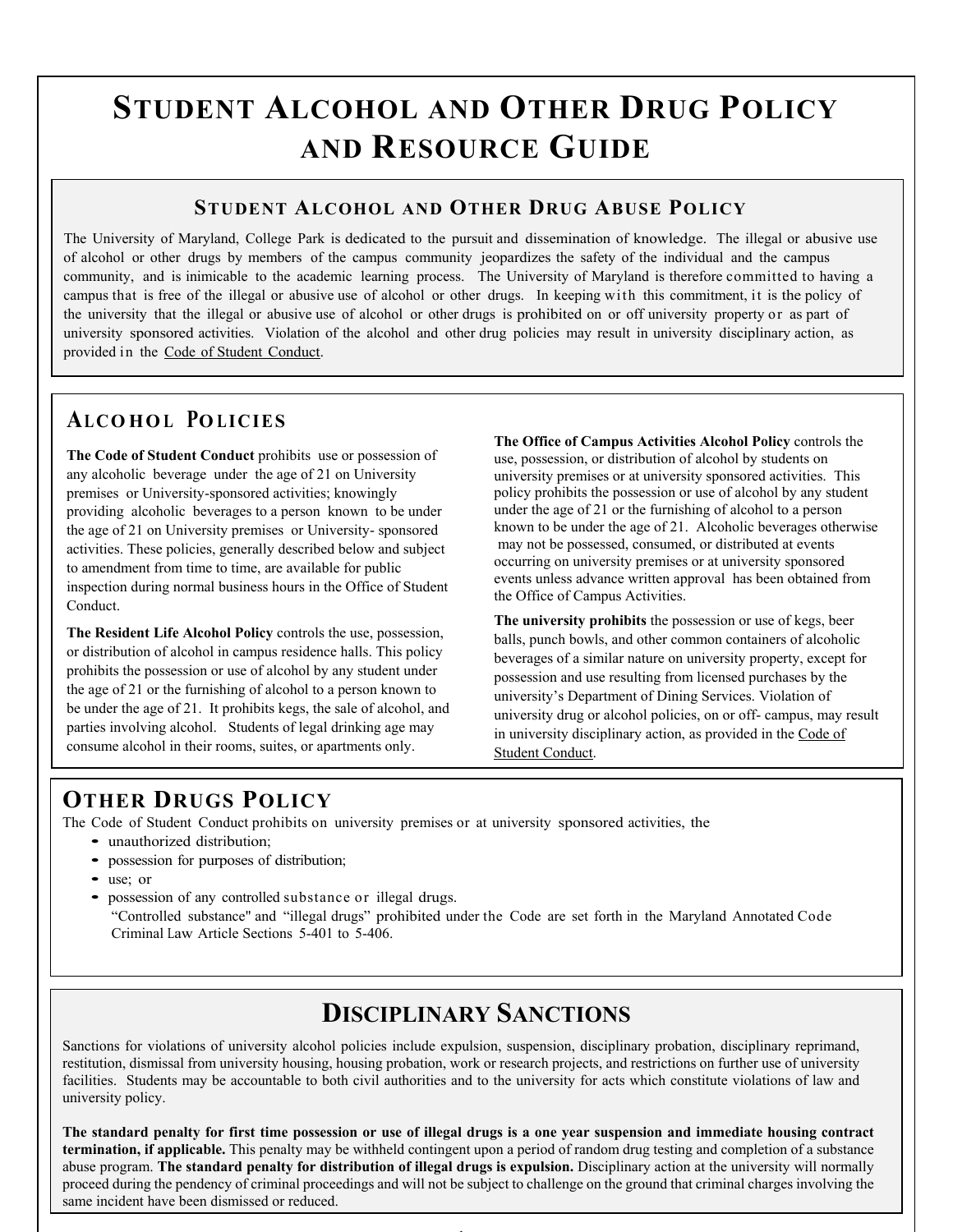# PROMOTING RESPONSIBLE ACTION IN MEDICAL **EMERGEN C IES**

### **Purpose**

The health and safety of University students is of paramount concern. All members of the University community are encouraged to act in a responsible manner when an individual may require medical assistance by dialing 911 or 301.405.3333 or seeking a University or Department of Resident Life (DRL) official. It is recognized that in situations in which either a student summoning or requiring help is under the influence of alcohol and/or drugs, the threat of disciplinary sanctions for violating the University's alcohol and/or drug policy is a barrier to seeking help. As such, the University of Maryland will do all that it can to promote student health, safety, and well-being. Promoting Responsible Action in Medical Emergencies is a policy administered by the Office of Student Conduct (OSC) that will reduce barriers to seeking help in cases of alcohol- and/or drug-related emergencies by providing relief from administrative or disciplinary action on the part of the University if either a University official or other authority is contacted in a timely fashion.

### **Policy**

- 1. A student in possession or under the influence of alcohol and/or drugs who summons medical emergency assistance for him/herself or on behalf of a fellow student experiencing a medical emergency will not face disciplinary charges under the *Code of Student Conduct or Residence Hall Rules* for the possession or use of alcohol and/or drugs, with the exception of the exclusions noted below. In lieu of disciplinary charges and as a condition of such relief, students handled under this policy will usually be required to be evaluated by the University Health Center (UHC) staff and successfully complete an approved alcohol and/or drug intervention program.
- 2. This policy also extends to the students for whom medical emergency assistance has been summoned.
- 3. A "summons" for medical emergency assistance is deemed to be contacting police, University staff or other officials designated emergency medical providers.

You may view the complete UNIVERSITY OF MARYLAND POLICY ON PROMOTING RESPONSIBLE ACTION IN MEDICAL EMERGENCIES by visiting the following link: [http://president.umd.edu/policies/v100j.html.](http://president.umd.edu/policies/v100j.html)

| <b>KNOW</b><br>the signs of alcohol poisoning     | Passed out<br>Unconscious or semiconscious<br>Cold, clammy skin, or pale bluish colored skin<br>$\bullet$<br>Vomiting while passed out and not waking up<br>Slow or irregular breathing                                                                                                                                             |
|---------------------------------------------------|-------------------------------------------------------------------------------------------------------------------------------------------------------------------------------------------------------------------------------------------------------------------------------------------------------------------------------------|
| <b>CALL</b><br>for help                           | 911<br>(301) 405-3333 (University Police Emergency Number)<br>(240) 432-6053 (Office of Fraternity & Sorority Life Duty Phone)<br>$\bullet$<br>(301) 314-9386 (University Health Center After Hours Nurse Line)<br><b>Resident Hall Service Desk</b>                                                                                |
| <b>CARE</b><br>for someone with alcohol poisoning | Get your friend to a safe place<br>Monitor breathing<br>$\bullet$<br>Don't leave your friend alone; Stay until help arrives<br>$\bullet$<br>Turn your friend on their side to prevent choking on vomit<br>$\bullet$<br>Find out how much alcohol was consumed, what was consumed, and if any other<br>$\bullet$<br>drugs were taken |

# **PHYSIOLOGICAL EFFECTS OF ALCOHOL**

- **Muscular system**: Normal muscular coordination is impaired.
- **Circulatory system**: Blood vessels dilate causing increased heat loss from the body. Circulation of blood to the heart is impaired.
- **Respiratory system**: Small doses initially stimulate the respiratory rate, but increased doses cause a dramatic decrease. This can be life threatening, especially if mixed with other depressant drugs.
- **Digestive system**: Secretions cause irritation of the stomach and a greater accumulation of fat deposits in the liver. Alcohol slows digestion and inhibits the absorption of vitamins.
- **Nervous system:** An initial relaxation at low doses is followed by mental confusion and uncontrolled mood swings at higher doses.
- **Hormone system**: Increased secretions of various hormones affect blood sugar levels, dilate pupils, and raise blood pressure.
- fetal alcohol syndrome (FAS), on a developing fetus. In males, • **Reproductive system**: Alcohol overuse during pregnancy causes miscarriages, infant deaths, smaller, weaker newborns, and more problem pregnancies. Alcohol can have a toxic effect, known as alcohol can lower testosterone levels.

*Source: Information and Resource Guide, University of Oregon*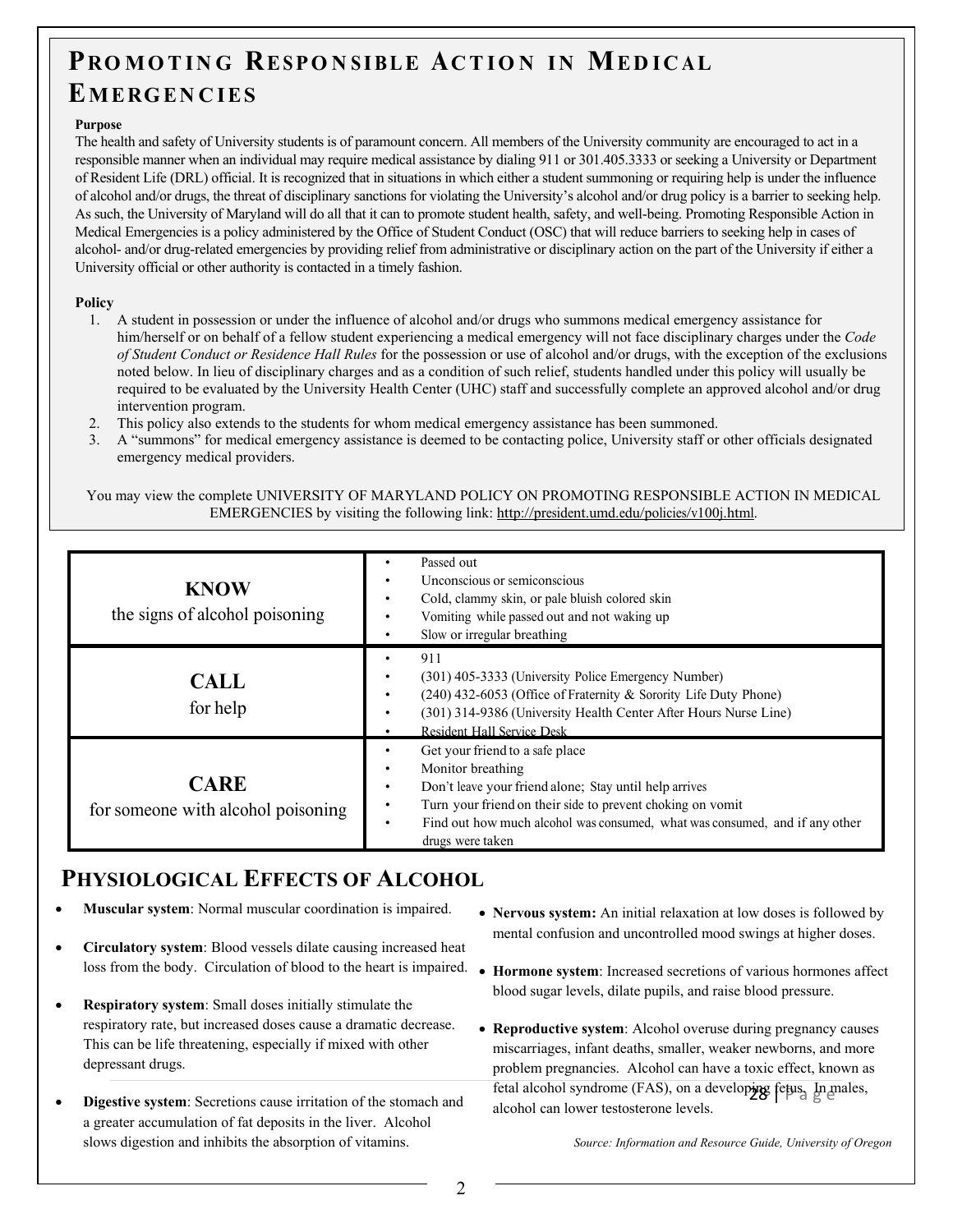# **HEALTH RISKS ASSOCIATED WITH ALCOHOL USE**:

Ethyl alcohol, the form of alcohol found in beer, wine, and liquor, is a psychoactive drug as powerful as even the most notorious drugs. It is classified as a central nervous system depressant, although its effects are often misinterpreted as stimulating.

Low doses limit inhibition and can facilitate social interactions, though it can also impair the judgment and coordination required to complete activities; such as safely operating a motor vehicle. Moderate to high doses cause marked impairments in higher mental functions and alter a person's ability to learn and remember information. Very high doses can cause respiratory depression and death.

About one in ten people will find it difficult to control consumption, will have continuing problems associated with its use, and will develop the disease of alcoholism. Even those who do not eventually develop alcoholism can experience and/or cause considerable harm to themselves, others, and the community. Individuals with a family history of chemical dependency face a higher chance of developing alcoholism or other forms of drug addiction.

Women who drink alcohol during pregnancy may give birth to infants with fetal alcohol syndrome. These infants have irreversible physical abnormalities and mental retardation. In addition, alcohol misuse has been found to be significantly related to the transmission of HIV and other sexually transmitted infections, unplanned pregnancy, fighting, assaults, vandalism, and the incidence of acquaintance rape and other crimes.

# **LOCAL, STATE, AND FEDERAL LAW DESCRIPTIONS RELATING TO ALCOHOL AND OTHER DRUG USE**

Students and employees at the University of Maryland at College Park are subject to federal, state, and local laws for the possession and distribution of illegal drugs.

Federal law states that it is unlawful to possess controlled substances including marijuana, cocaine, LSD, PCP, heroin, designer drugs, etc. (1) If the substance is cocaine, or contains a cocaine base, the penalty for simple possession is a fine and/or imprisonment from 5 to 20 years.

In February 2000, a law was enacted to categorize gamma hydroxybutyrate (GHB), also known as a "date rape drug," as an illegal drug. This means that anyone possessing, manufacturing, or distributing GHB may face up to a 20-year penalty.

For other illegal drugs, the penalty for simple possession is a fine of at least \$1000 and/or imprisonment up to 3 years. The penalties increase if the possession includes intent to manufacture, distribute, or dispense a controlled substance, especially if done near a public or private elementary, vocational, or secondary school or a public or private college or university. Additionally, any person who violates this law shall be liable for an amount up to \$10,000 in civil penalties.

In addition to Federal laws, the State of Maryland has its own laws dealing with distribution, manufacturing, and possession of controlled substances.

For instance, any person who unlawfully manufactures or distributes any narcotic drug may be fined up to \$25,000 and may be imprisoned for up to 20 years for a first offense. (2)

Students and employees at Maryland are subject to state and local laws for drinking and obtaining alcohol. It is illegal in the State of Maryland for any person under 21 to drink alcohol. (3) It is also illegal for a person under 21 to falsify or misrepresent his or her age to obtain alcohol, or to possess alcoholic beverages with the intent to consume them. (4) It is also illegal in most situations to furnish alcohol to a person under 21. (5) The penalty is a fine of up to \$500 for a first offense, and up to \$1000 for repeat offenses.

In addition, state law dictates that it is illegal to possess alcohol in an open container in any parking lot of any shopping center or retail store, unless given permission by the owner. The penalty is a fine of up to \$100. (6)

It is also illegal to consume alcohol on any public property or highway unless authorized by the governmental entity which has jurisdiction over the property, with penalties including a fine of up to \$100. (7)

Students and employees are also subject to state and local laws governing drinking and driving. A person may not drive or attempt to drive while under the influence of alcohol. (8) Individuals under 21 with a B.A.L. of only 0.02 (approximately 1 drink) will be charged with a violation of restricted license and result in suspended license until the age of 21. (9)

Any individual with a B.A.L. of 0.08 will be presumed to be driving under the influence. An individual with a B.A.L. of 0.10 or more shall be determined to be under the influence of alcohol per se (10). Any of these violations will result in fines, imprisonment, or both.

It is also unlawful to drive while impaired by any Controlled Dangerous Substance whether or not it is illicit (prescribed or unlawfully obtained). (11) A person can still be charged with these violations even though they possess a driver's license from another state.

- 1. Federal Law 21 USCA/sections 841 and 844 to 845a (1990)
- 2. Md. Code Criminal Art. Section 5-608
- 3. Md. Code Criminal Art. Section 10-114
- 4. Md. Code Criminal Art Section 10-113
- 5. Md. Code Criminal Art. Section 10-117
- 6. Md. Ann. Code Art. 2B, Section 19-204
- 7. Md. Ann. Code Art. 2B, Section 19-204
- 8. Md. Code Transportation Art. Sections 21-902
- 9. Md. Code Transportation Art. Sections 16-113(b)
- Sections 21-902<br>Md. Code Transportation  $R_{\rm F}$ 10. Md. Ann. Code Transportation Art.
- 11. Md. Code Transportation Art. Sections 21-902 (c) and (d)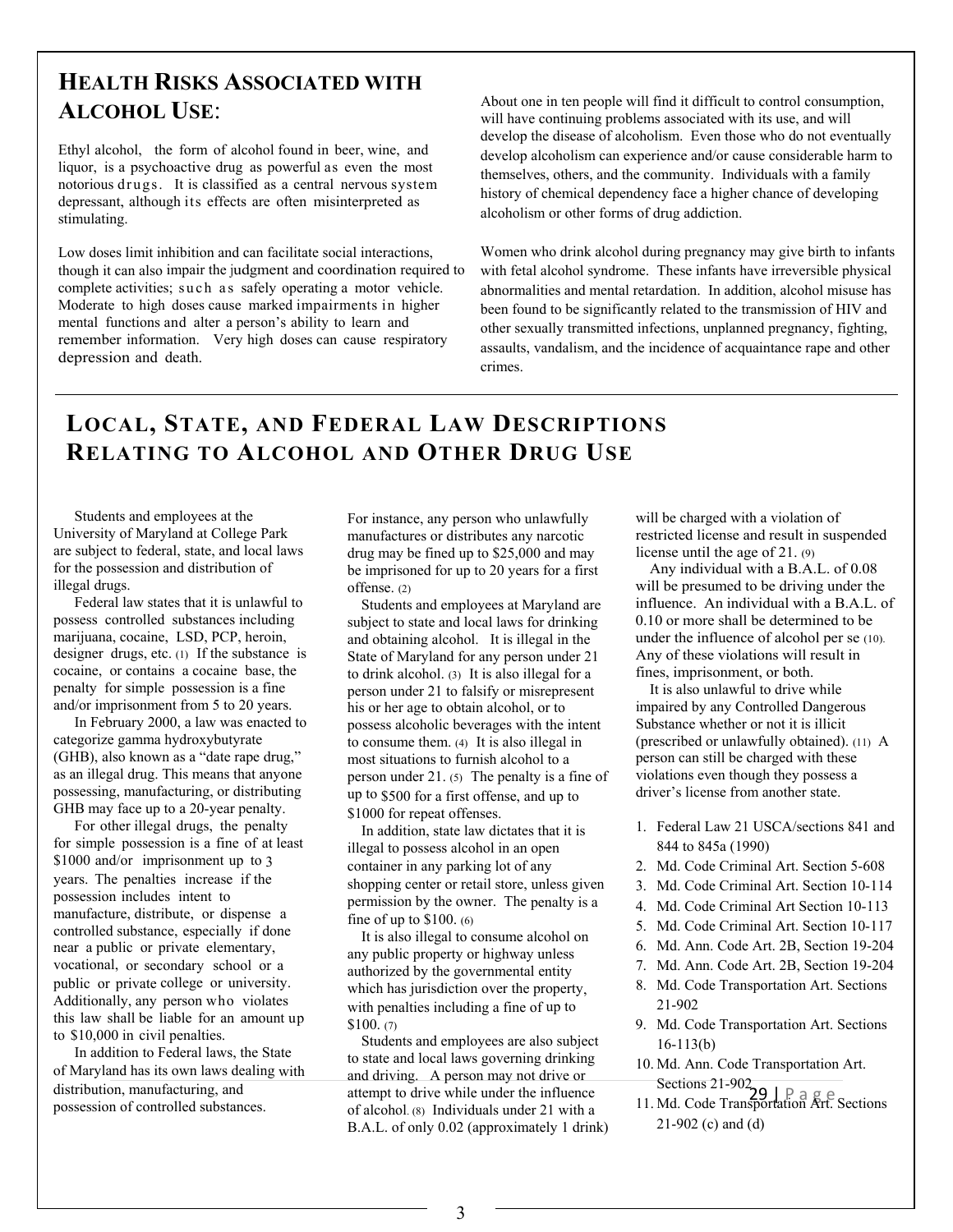# **HOW WILL ALCOHOL AFFECT YOU?**

The same amount of alcohol can affect different people in different ways. Here are some factors which determine the way alcohol will affect you.

**How fast you drink**. If you sip a drink and do not have more than one drink per hour, the alcohol is less likely to build up in the bloodstream.

**What type of beverage you drink.** A 12oz. can or bottle of beer, a 5oz. glass of wine, 1oz. of liquor, and 1.5oz. of grain alcohol have the same alcoholic content. However, wine and beer are absorbed less rapidly than straight liquor. Mixing alcohol with water or juice will slow abruption into the circulatory system while mixing with carbonated beverages may increase absorption.

**Whether or not you have eaten.** Eating, especially high protein foods like cheese and meats, will slow down the absorption rate

**How much you weight.** The same amount of alcohol has a greater effect on a lighter weight person than it does on a heavier one.

**If you are a woman.** Women have less of the enzyme that metabolizes alcohol than men, and have more fat and, therefore, less water in their bodies to dilute alcohol. These factors can lead to greater impairment.

**Your mood, attitude, and drinking experience** can determine the impact alcohol will have on your body. If you are tired or upset, alcohol will have a stronger impact than usual.

*Adapted from the University of Delaware's "Alcohol and the Residence Hall Community."*

# **HEALTH RISKS ASSOCIATED WITH DRUG USE**

### **NARCOTICS**

Drugs included in this classification include opium, morphine, codeine, heroin, oxycontin, methadone, percodan, percocet, and other opium derivatives and synthetics.

 Narcotics are the most physically addictive illicit drugs. The first or second administration of narcotics results in a tremendous euphoric feeling that cannot be repeated due to the rapid development of tolerance to the drug. This leaves the user with high cravings and low benefits from continued drug use. The user must continue ingesting the drug in order not to develop withdrawal symptoms. A major physical risk associated with the use of narcotics is sudden death resulting from respiratory arrest. Other risks include infection due to IV drug use. Psychologically, cravings for narcotics can be severe.

### **STIMULANTS**

Drugs included in this classification include cocaine (e.g. coke, crack), methamphetamine, Ritalin/adderall, amphetamines (speed), high doses of caffeine and other stimulants. Cocaine has been known to cause sudden death by causing the heart to beat in an abnormal rhythm resulting in a heart attack. The heart attack can be sudden and unexpected and can occur at anytime when a person is using cocaine

Stimulants can cause a person to become emaciated, resulting from an increased metabolism and an extremely decreased appetite. Psychologically, cocaine and most amphetamines are extremely addictive and affect the pleasure center of the human brain. Stimulant intoxication can lead to visual, auditory, and tactile hallucinations and delusional type thinking. After a person develops dependence upon cocaine or an amphetamine, sudden or gradual cessation in use can cause markedly diminished interest or pleasure in most daily activities. Fatigue, insomnia, and feelings of worthlessness are also common and can possibly result in suicide attempts.

### **HALLUCINO GENS**

Drugs in this classification include LSD (acid), mescaline (peyote), mushrooms (psilocybin), amphetamine variants (ecstasy), and other hallucinogens. The greatest short-term risk associated with ecstasy is dehydration and overheating. Additionally, consequences that ecstasy may have on the brain include depression, anxiety, and effects on the brain's ability to think and store memories.

The greatest risk associated with LSD use is a "bad trip." A bad trip can occur at any time, even occurring in individuals who have used the drug many times.

A bad trip is a psychological reaction to the ingestion of LSD and is primarily based upon the user's mindset and environment at the time of administration. A bad trip can result in extreme paranoia, panic attacks, a loss of self-control, and in extreme cases permanent psychosis or even death.

### **DEPRESSANTS**

Drugs in this classification include Rohypnol and other barbiturates, benzodiazepines, xanax, valium, GHB, and other depressants including alcohol. Depressants produce rapid tolerance. Severe withdrawal, including seizures and death, can occur if depressant use is immediately stopped. Depressants also can cause sudden death by respiratory arrest or by stroke resulting from a marked increase in blood pressure. Mixing alcohol with other depressants can be lethal.

### CANNABIS

functioning. Chronic marijuana use can Drugs in this classification include: marijuana, tetrahydrocannabinol (THC), hashish, and hashish oil. The most severe consequences of cannabis use affect brain result in changes in perception, motor activity, sensation, emotional response, motivation, memory and states of awareness.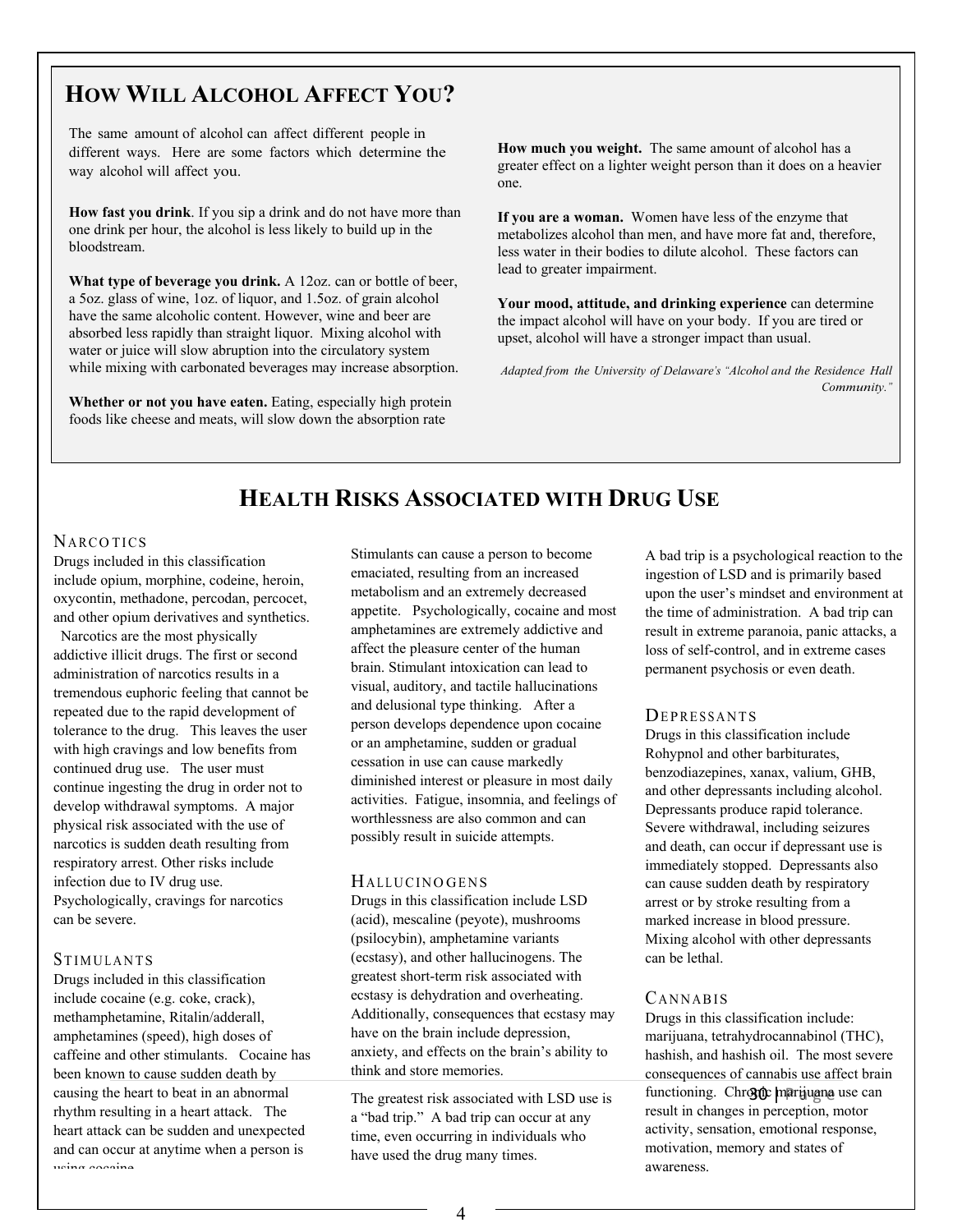### INHALANTS

Inhalants include a wide variety of breathable chemicals that produce mind-altering results. The three major subcategories of inhalants include volatile solvents, aerosols, and anesthetic. The most commonly abused inhalants are gas, glue, paint, and nitrous oxide (including whippets). A major physical consequence in inhalant use is sudden death occurring from heart beat irregularities. Inhalants produce an inebriation effect with associated bizarre thoughts, dizziness, numbness and a lack of coordination. The intoxicated person will have problems performing even the most mundane tasks, and serious accidents can result.

Long term effects can include brain damage, poor concentration, and memory loss.

### PHENCY CLIDINE/KETAMINE

These drugs form a distinct category of their own because the effects produced are unlike any other drugs. Ketamine ("Special K") and Phencyclidine (PCP) act similarly to a hallucinogen, in some respect. In other respects they act similarly to that of a central nervous system (CNS) stimulant as well as a CNS depressant. Among their side effects are delirium, visual disturbances, hallucinations and severe violence. Some evidence of long-term memory disorders and psychological

disturbances resembling schizophrenia also has been linked to the use of these drugs.

### **NICO TINE**

Nicotine is the powerfully addictive substance in tobacco that can "hook" a user in as few as three cigarettes. Short- term health effects related to smoking can include wheezing, coughing, frequent colds, and decreased senses of smell and taste. Smoking can also trigger asthma symptoms. Long-term health effects can include chronic bronchitis, lung cancer, or cancer of the mouth, throat, bladder, pancreas, or kidney.

# **WHAT TO DO WHEN YOU ARE CONCERNED ABOUT A FRIEND OR LOVED ONE**

Start by recognizing that helping someone with an alcohol or other drug problem is a difficult and often frustrating task. You won't win any popularity contests when you bring up this subject. Take strength from the hope that, once into recovery, this person will recognize that you helped to save his or her life.

Learn the basic facts about alcohol and other drugs, substance abuse, chemical dependency, and how it affects others. Allow the person to accept responsibility for his/her own behavior. Don't cover up for the person or make excuses for the person's behavior. What might appear to be "helping out" will only make it more difficult for your friend or family member to recognize that help is needed.

Communicate your concerns to the person in a caring, non-judgmental way. Your message should be "I care about you as a person." Some suggestions for you to say:

- "I can't ignore this because you are my friend and you are important to me."
- "It scares me when you drink or use drugs and you can't remember things you've said or done."
- "Last week you drove home drunk and that scared me."

Discuss your concerns with a professional. Ask about setting up a crisis or family intervention. This is a caring, non-judgmental way to help your friend or family member recognize that there is a problem. Avoid any attempt to set limits for or directly control your friend or family member's use of alcohol and other drugs. Efforts of this type will very likely fail causing frustration, anger, and hopelessness for all involved. The focus of any attempts to address this situation with the problem user should be to help that person access some form of counseling or treatment.

By speaking to a counselor and/or attending Al-Anon, Nar-Anon, ACOA, or Co-Dependents Anonymous meetings you will get the support and understanding you need to cope with the feelings of anger, depression, and frustration that accompany being closely involved with a problem user.

### **"WHAT IS ALCOHOLEDU?"**

interactive, online program designed to inform students about the effects of alcohol use on the body, mind, perceptions and As part of the University's comprehensive alcohol prevention campaign all incoming first year students will be required to complete AlcoholEdu, an online course designed to educate students about alcohol and its affects. AlcoholEdu is an behaviors. The research based course provides students with accurate information in a non-judgmental tone and provides personalized feedback that encourages students to consider their own drinking decisions and those of their peers.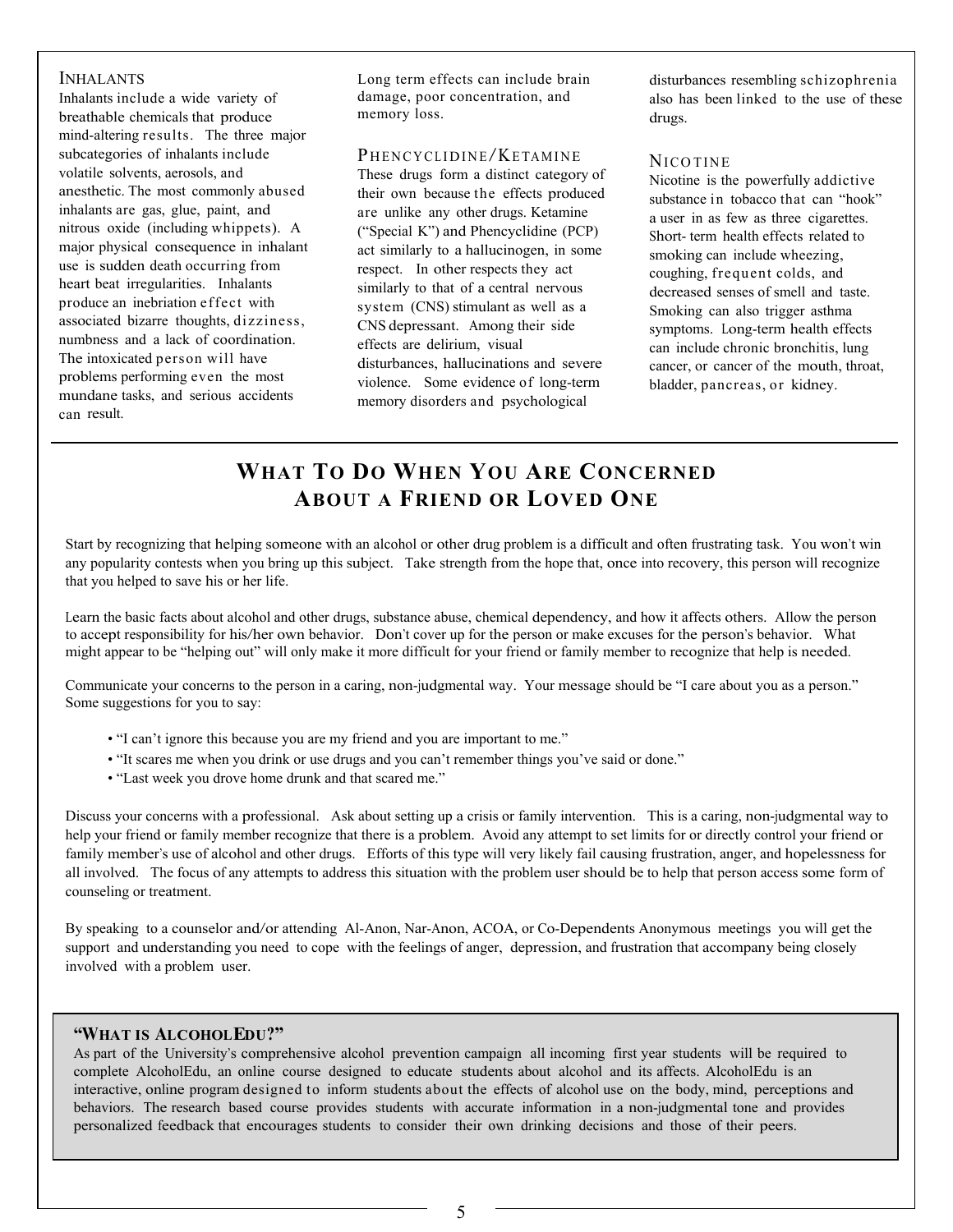# **UNIVERSITY HEALTH CENTER SUBSTANCE ABUSE PROGRAMS**

### **CHOICES**

ALCOHOL AND OTHER DRUG PEER EDUCATION PROGRAM

In this program, students participate in a three credit course in which they are trained to present workshops to other students on a variety of alcohol and other drug topics. The workshops are informal discussions led by peer educators that last approximately 45-60 minutes. Workshops can be requested by any campus organization, residence hall, or faculty member. Peer educators are also involved in promoting alcohol-free activities. To find out more about the program, call (301) 314-8123.

#### ASSESSMENT AND REFERRAL SERVICE

This service provides students an opportunity to meet individually with a professional counselor and discuss concerns they may have about their own, a friend's, or a family member's use of alcohol and/or other drugs. These issues are explored in a non-threatening manner, and student's confidentiality is always insured. When appropriate, referrals to campus or community prevention and treatment programs can be arranged. To discuss your situation, call (301) 314-8106.

### SUBSTANCE ABUSE COUNSELING

This addictions/counseling program has been established specially to work with college students experiencing problems with or related to their use of alcohol and/or other drugs. The program includes individual and group counseling, 12-step support group meetings, education, and coordination with other treatment professionals. For information, please call (301) 314-8106.

### HEALTHY TERPS PROJECT

The Healthy TERPS Program has the goal of reducing the high-risk drinking and associated negative consequences for Maryland students through the use of brief motivational interventions with students. Participants will complete a brief online alcohol assessment through the use of e-CHUG (electronic Check-Up to Go) before meeting with the project coordinator for a 15-30 minute discussion about their current drinking habits and goals as students at Maryland. All students are eligible to participate in the program. For more information or to schedule a meeting, please call (301) 314-8106.

#### DRUG TESTING

For those individuals who are required to be drug tested (by either the court system, employers, attorneys, treatment providers, or the Office of Student Conduct) the University Health Center offers confidential urine collection and drug screening. The cost for this service depends on the type of tests necessary. For more information, contact the Drug Test Administrator at (301) 314-8106.

#### SMOKING CESSATION

Group classes, individual counseling, and self-help materials are available for smokers who wish to quit. Smokers can learn more about their smoking behavior,

the best strategies for quitting, and measures to avoid relapse. For more information, call (301) 314-9629

### SUBSTANCE ABUSE INTERVENTION PROGRAM

This early intervention and education program is intended for UMCP students who have been charged with an alcohol or other drug-related violation (other than DUI or DWI) of campus judicial policy or state law. The program focuses on alcohol and other drug information, values clarification, and dealing with the consequences of misuse. There is a charge for the service. To enroll or obtain more information, call (301) 314-8106.

|     | Do you or does someone you know:                                                                                        |  |  |  |  |
|-----|-------------------------------------------------------------------------------------------------------------------------|--|--|--|--|
|     | Yes/No                                                                                                                  |  |  |  |  |
|     | $\Box$ 1. Drink or use other drugs to forget about problems?                                                            |  |  |  |  |
| - 1 | 2. Drink or use other drugs to feel relaxed or comfortable around other<br>people?                                      |  |  |  |  |
|     | 3. Have family members with alcohol or other drug problems?                                                             |  |  |  |  |
|     | $\Box$ 4. Have conflicts with friends after drinking or using other drugs?                                              |  |  |  |  |
| Ò   | $\Box$ 5. Ever feel guilty about drinking, drug use, or behavior when under the<br>influence of alcohol or other drugs? |  |  |  |  |
|     | $\Box$ 6. Ever have trouble remembering what was done or said while drinking or<br>using other drugs?                   |  |  |  |  |
|     | 7. Ever get drunk or high after making a conscious decision to stay<br>sober/straight?                                  |  |  |  |  |
|     | $\Box$ 8. Drink until there is nothing left to drink, or use other drugs until the<br>supply is exhausted?              |  |  |  |  |
|     | $\Box$ 9. Ever miss a class because of a hangover?                                                                      |  |  |  |  |
|     | $\Box$ 10. Sometimes feel like your drinking or drug use is getting out of control?                                     |  |  |  |  |
|     |                                                                                                                         |  |  |  |  |

 **alcohol or other drug problem, please call (301)314-8106. For help for yourself or a friend or family member with an**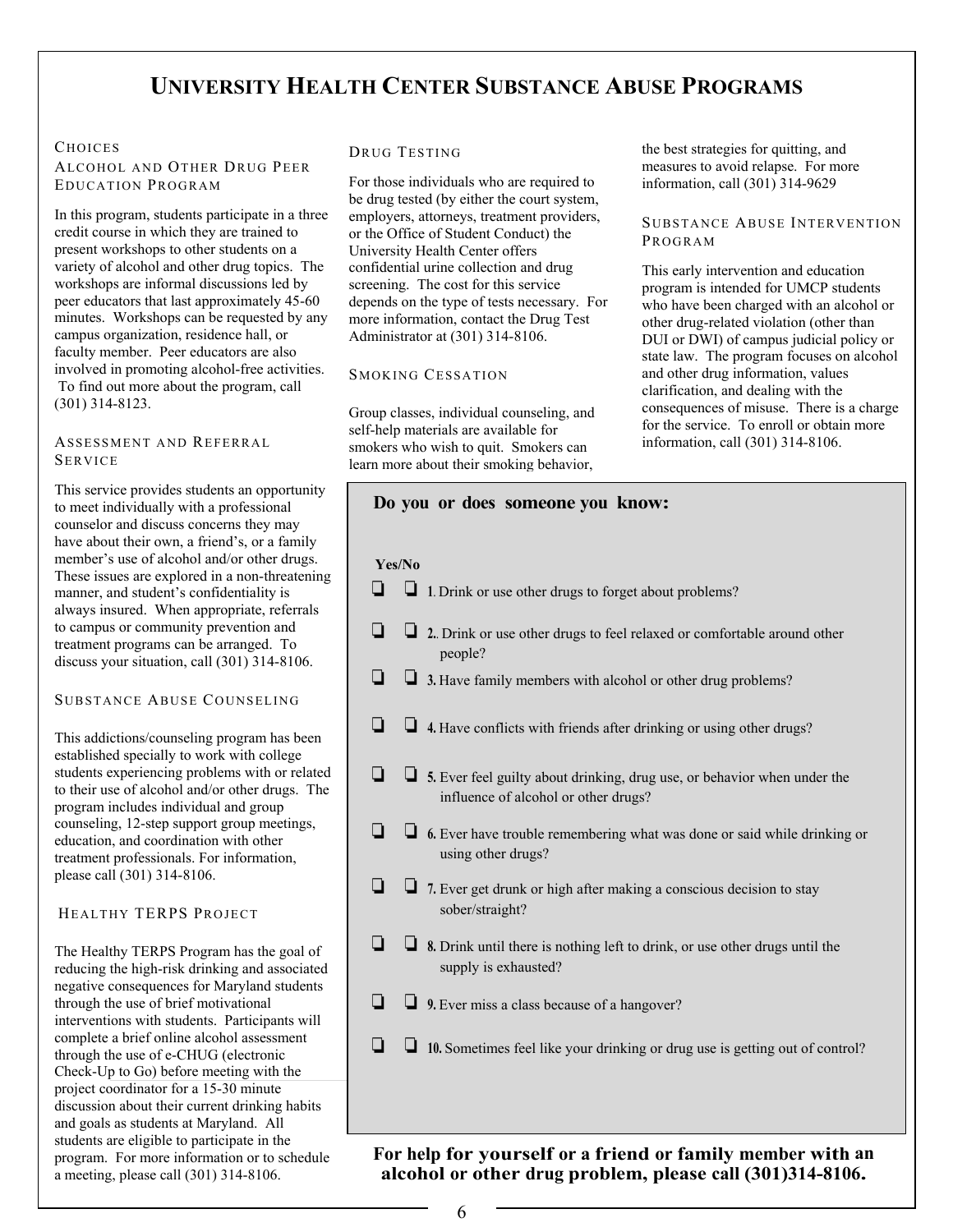### DUI/DWI INTERVENTION PROGRAM

This 12 or 26 hour program is intended for UMCP students and community members who have been arrested or convicted of D.W.I. or D.U.I. It focuses on alcohol-related problems that are common to college students. Most lawyers recommend that students facing charges enroll in this type of program prior to going to trial. There is a change for these programs. To obtain more information, call (301) 314- 8106.

### INTERNSHIP PROGRAM

Undergraduates and graduate students interested in the substance abuse field are recruited each year as interns to the

department. Opportunities include clinical, education, and administrative experiences. At a minimum, counseling interns must be enrolled in an appropriate master's program. For more information, contact (301) 314-8126.

#### GENERAL INFORMATION

For more information about any of the above programs, please call (301) 314-8106 or view our website at: [http://www.health.umd.edu/mentalhealth/sub](http://www.health.umd.edu/mentalhealth/substanceuse) [stanceuse](http://www.health.umd.edu/mentalhealth/substanceuse)

# e-CHUG

Electronic Check-Up to Go

When was your last check-up? *Take 10 Minutes* and Find Out How You Compare

The University of Maryland Alcohol Coalition is pleased to be able to offer a new service for Maryland students. Through a brief, anonymous survey, students can see how their current alcohol use compares to other Maryland students.

www.echug.umd.edu

# **INTERVENTION OPTIONS**

### **Residential and Outpatient Treatment Programs**

Long term residential treatment programs provide 24-hour care. Treatment facilities may use a combination of individual therapy, group therapy, and a 12-step treatment approach.

#### **Therapeutic Communities**

Therapeutic communities provide residential programming from 6 to 12 months.

#### **Short-Term Residential Treatment**

Short term residential programs are brief and may take place over 28 days. Group, individual therapy, and a modified 12-step approach may be utilized. It is normally expected that the client continue outpatient treatment after completing a short term residential program.

#### **Outpatient Programs**

Outpatient programs can vary in length; these programs typically include educational groups, group therapy, urinalysis testing, and a modified 12-step treatment approach.

#### **Support Groups: Alcoholics Anonymous**

Alcoholics Anonymous is a fellowship of men and women who share their experience, strength and hope with each other that they may solve their common problem and help others to recover from alcoholism. The only requirement for membership is a desire to stop drinking. There are no dues or fees for A.A. membership. Go to: **[www.aa.org](http://www.aa.org/)** or **[www.aa-dc.org](http://www.aa-dc.org/)**, or call 202.966.9115.

#### **Al-Anon**

Adapted from Alcoholics Anonymous to help families and friends of alcoholics recover from the effects of living with the problem drinking of a relative or friend. Go to **www.al-anon.org**, or call 202.635.2023

#### **Narcotics Anonymous**

Narcotics Anonymous is a fellowship of men and women for whom drugs have become a major problem. Members share their successes and challenges in overcoming active addiction and living drug-free productive lives. Go to: [www.na.org.](http://www.na.org/) or locally, go to: <http://portaltools.na.org/portaltools/MeetingLoc/> or call: 202.399.5316, 1.800.543.4670.

#### **Marijuana Anonymous**

Marijuana Anonymous is an internet resource for individuals seeking support, information, and recovery from marijuana addiction. Go to [www.ma-online.org](http://www.ma-online.org/)

Other 12-Step meetings include, but are not limited to, issues of addiction to food (Overeaters Anonymous and Recovery from Food Addiction), gambling (Gamblers Anonymous), relationships (Codependents Anonymous), and sexual abuse (S-Anon).